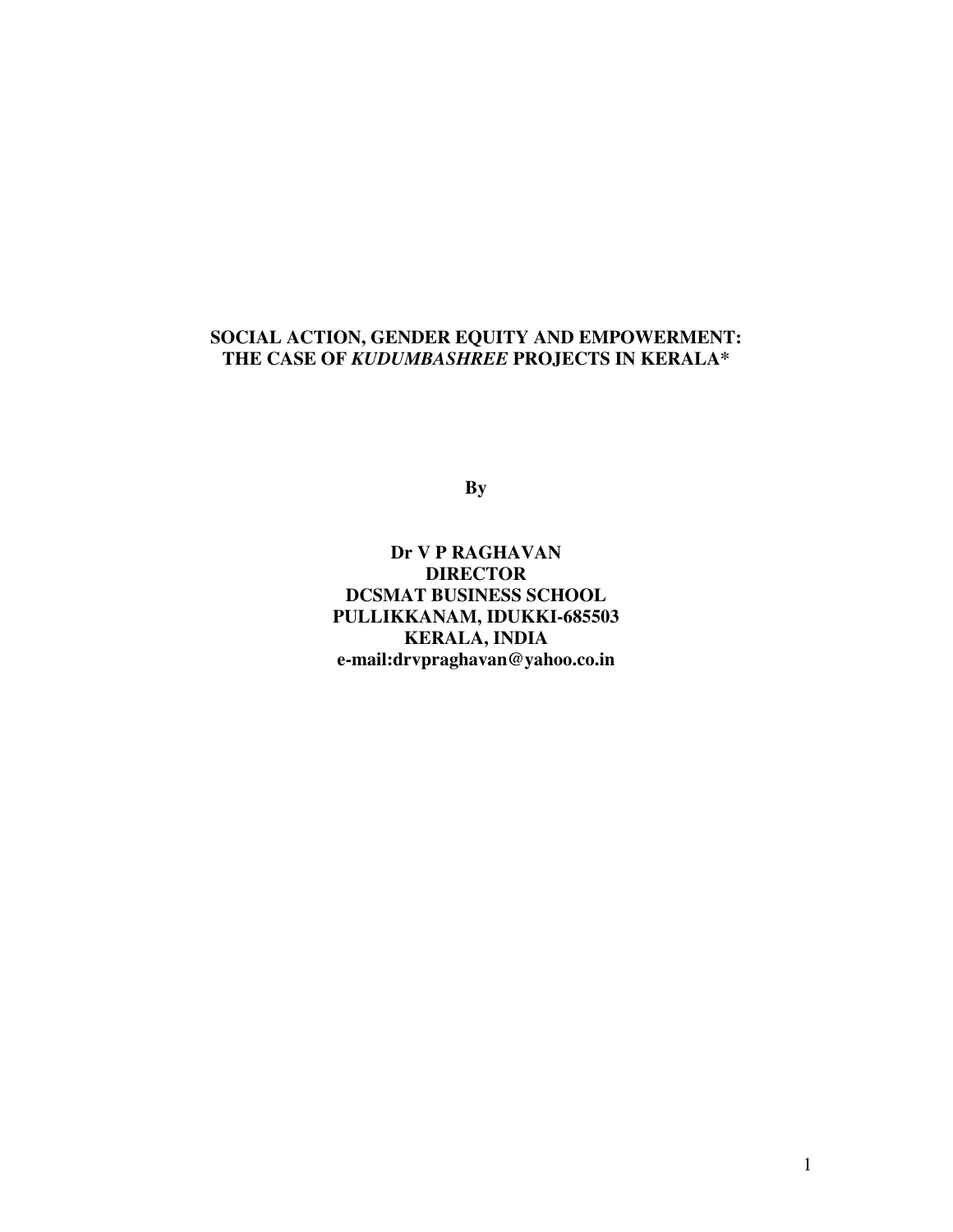## Micro-Credit and Empowerment: A Study of *Kudumbashree* Projects in Kerala.

## **By**

#### **Dr V P Raghavan**

#### **Abstract.**

**Poverty alleviation schemes based on micro- credit system have been implemented in many of the developing countries in recent years. The Government of Kerala State in India has introduced a novel scheme of poverty alleviation based on micro-credit and self help grouping. Paraphrased as**  *Kudumbashree* **( 'Prosperity of the Family'), the scheme aims at improving the living levels of the poor women in rural and urban areas. It seeks to bring the poor women folks together to form the grass root organizations to help enhance their economic security. The project aimsat removing poverty among rural women households through setting up of micro-credit and productive enterprises. The activities such as micro-credit and micro-enterprises under the scheme were undertaken by the locally formed Community Development Societies consisting of poor women.** 

**The State Poverty Eradication Mission-***Kudumbashree-* **launched by the Government of Kerala in India is a massive poverty eradication programme in contemporary history. It has proved without doubt that women empowerment is the best strategy for poverty eradication. Women, who were regarded as voiceless and powerless started identifying their inner strength, opportunities for growth , and their role in reshaping their own destiny. The process of empowerment becomes the beacon light to their children, their families and the society at large. It opens a new vistas in development history. A new paradigm of participatory economics has been found emerging in "God's Own Country".** *Kudumbashree* **presents a unique model of participatory development , which can very well , be emulated other developing countries.** 

#### **Key words:**

#### **Empowerment, Microfinance, Micro Enterprises, Micro –Housing, Convergent Community Action, Lease Land Farming**

#### **I. INTRODUCTION**

Poverty is a crucial problem in all developing countries in the present day world. It is felt that the problem of poverty can be solved through a concerted effort by the State. Sustainable livelihood opportunities can be provided to the deprived and the destitute by means of lending asset creating facilities.

Women households are the cruelest victims of deprivation and destitution. Therefore, any programme for poverty alleviation must aim at improving the living environment of the women folks. It is through creating livelihood opportunities for the women that they can be empowered ,and the micro credit and self help groupings are a better means through which their living conditions can be improved.

Poverty alleviation schemes based on micro credit system have been implemented in many of the developing countries in recent years[1]. In all developing countries state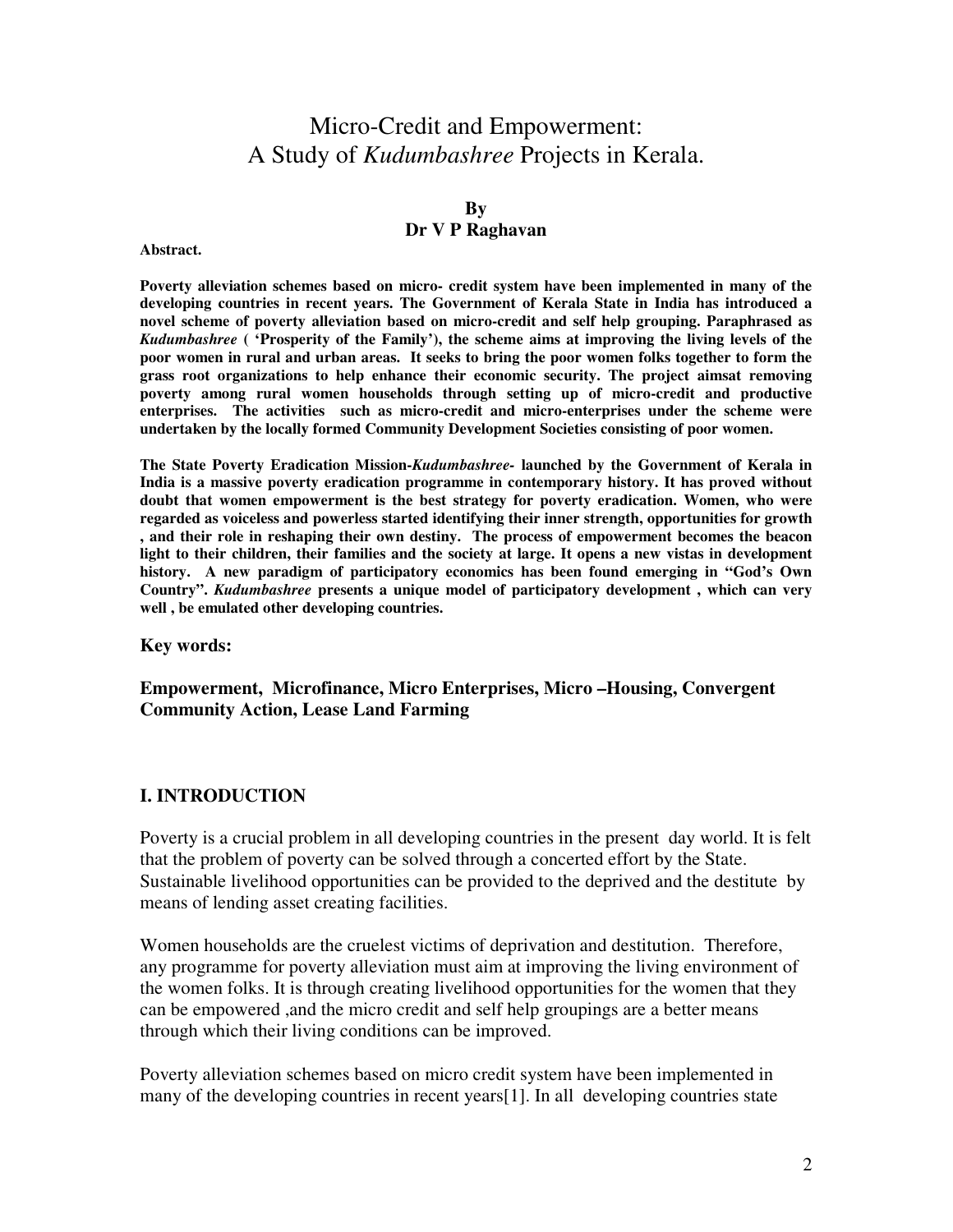actions are being reinforced in streamlining poverty alleviation programmes.( Buckley,1996; Hulme and Mosley, 1996; Hussain, 1998)The Institutional formations of various means are also invigorated for initiating schemes of poverty alleviation successfully. ( Hulme,et al,1996; Yaron, 1992; Yunus, 1999).

 The Government of Kerala State in India has introduced a novel scheme of poverty alleviation based on micro credit and self-help grouping . Paraphrased as *Kudumbashree* ( Prosperity of the Family), the scheme aims at improving the living levels of the poor women in rural and urban areas. It seeks to bring the poor women folks together to form the grass root organizations to help enhance their economic security. The projects aim at removing poverty among rural women households through setting up of micro credit and productive enterprises. The activities such as micro credit and micro enterprises under the scheme were undertaken by the locally formed Community Development Societies consisting of rural house holds.

This Paper aims at examining the socio-economic impact of the *Kudumbashree* projects on the rural and urban poor in salvaging from deprivation and creating gender equity . The organization of the Paper is as follows. Section II overviews the projects under implementation , Section III analyses the Paricipatory Mechanism of community involvement in the anti poverty programmes by highlighting the cases of the Alappuzha and Malappuram Models being the geneses of the multifaceted *Kudumbashree* mission. In Section IV we present the extended Kudumbashree programmes under operations along with some new programmes being launched most recently ,and Section V contains the conclusions.

### **II. ANTI POVERTY PROGRAMMES UNDER** *KUDUMBASHREE* **- AN OVERVIEW.**

**II.1**.It is the State Poverty Eradication Mission, that has been paraphrased as *Kudumbashree* in local language, meaning 'prosperity of the family',which helps enjoy the economic opportunities by a good number of the poor women folks in rural and urban Kerala. The anti-poverty programme under *Kudumbashree* has been launched by the State Government of Kerala with the active support of the Central Government of India and the National Bank for Agriculture and Rural Development (NABARD) aiming at removing absolute poverty within ten years with the full co operation of the Local self governments. Poverty is a multi faceted state of deprivation. Hence a multi- pronged strategy alone can help eradicate poverty. The Mission of the *Kudumbashree* ,therefore, states :" To eradicate absolute poverty in ten years through concerted community action under the leadership of local governments, by facilitating organization of the poor for combining self-help with demand led convergence of available services and resources to tackle the multiple dimensions and manifestations of poverty , holistically."( http://.www.kudumbashree.org)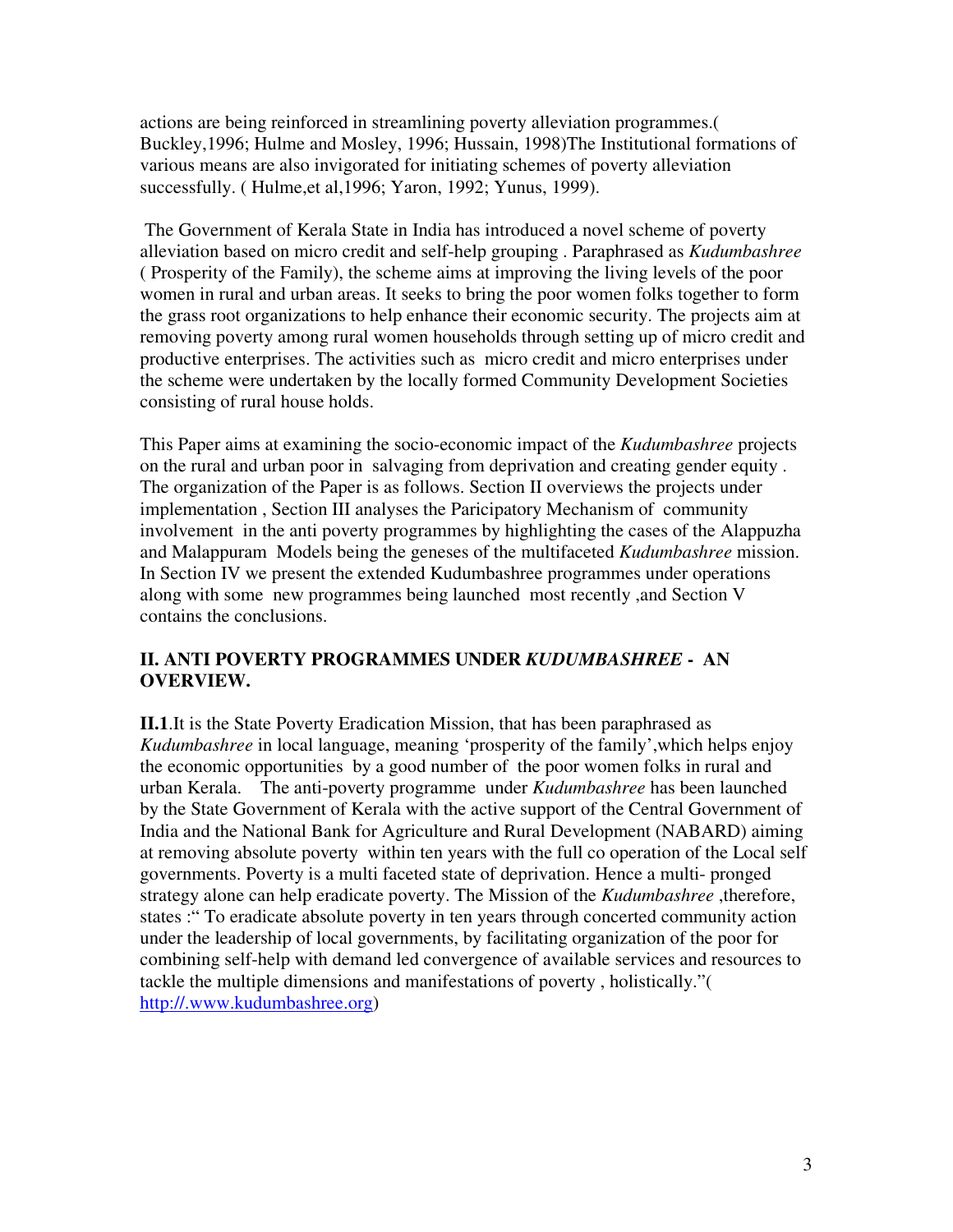## **II.2. Identifying the Poor**

Identification of the poor is one of the prime requisites for the implementation of the projects. The following risk factors are considered for identifying the poor.

- No land/Less than 5 cents of Land
- No House/ Dilapidated House
- No Sanitary latrine
- No access to safe drinking water within 150 metres.
- Women headed household/Presence of a widow, divorce/abandoned lady/unwed mother
- No regularly employed person in the family,
- Socially disadvantaged groups(SC/ST)
- Presence of mentally or Physically challenged person/chronically ill member in the family
- Families without colour T V

## **II.3. The** *Modes Operandi* **: The Community Based Organisation**

The formation of the grass root level Community Based Organisation (CBO) is the fulcrum of the *Kudumbashree* mission. The grass root level poor women are organized through Neighbourhood Groups(NHGs) consisting of 20-40 women with 5 functional volunteers, viz.,

- Community Health Volunteer
- Income Generation Volunteer
- Infrastructure Volunteer
- Secretary, and
- President,

The Neighbourhood Groups (NHGs) are coordinated at ward level through Area Development Society( ADS) by federating 8 to 10 NHGs. To coordinate the activities at the Panchayat level there is the apex body called Community Development Society (CDS), which is heading the Area Development Societies.(ADSs)

The CBOs are the lifeblood of *Kudumbashree.* The NHG members used to meet once in a week in one of the member's house. The members , who meet together , discuss their problems and make joint effort to find solutions to their grievances with the support of the functional volunteers. This would bring up an interpersonal feelings among the members and would generate supportive attitude to build confidence among them. Apart from this , they practice small savings through thrift which should be used to create productive assets . The 'micro-plans' are prepared at the NHG meetings and the formulated plans would be sent to ADS for scrutiny and finalization to form the 'miniplan'. After consolidating the 'mini-plans' by judicious prioritization at the CDS meeting a 'sub-plan 'is formed to become the anti-poverty programme of the Local Self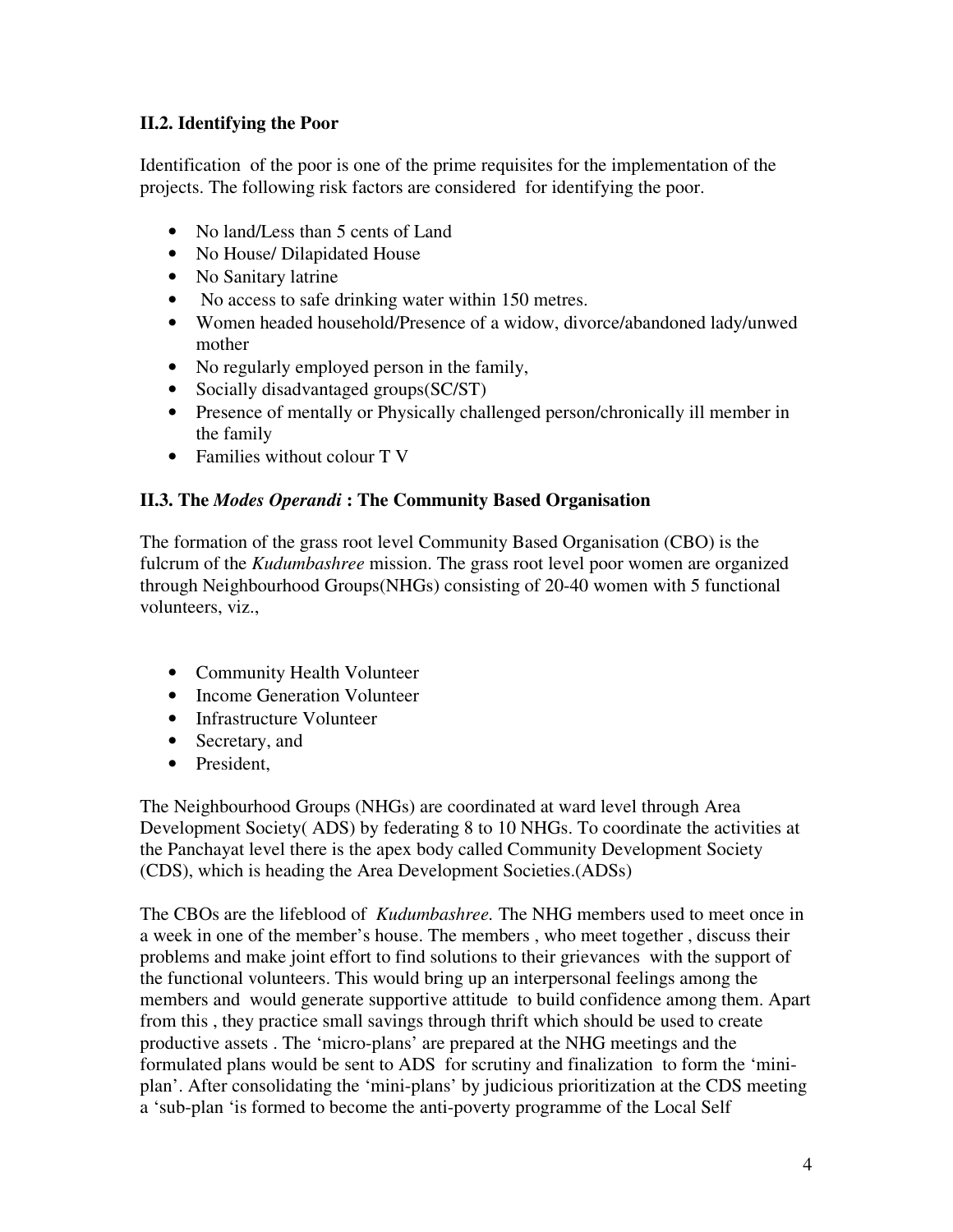Government. The formulation of micro, mini and sub-plans help facilitate the poor women house holds to participate in planning process as a major stake holder. The local self governing body monitors the implementation of the 'plans' and thereby proper linkage , coupled with automony is ensured in the participatory system of planning for poverty alleviation.

#### **III. THE PARTICIPATORY MODELLING : THE CASES OF** *ALAPPUZHZA*  **AND** *MALAPPURAM.*

#### **III.1.** *Alappuzha* **Model :The Prelude**

The first spark of a women based participatory approach for poverty eradication came out in Alappuzha Municipality in Alappuzha District in Kerala in 1993 when the Community Development Society of the poor women came into being as part of the implementation of the Community Based Nutrition Programme (CBNP) and the Urban Basic Service Programme (UBSP) with the assistance of UNICEF . The seven wards were selected for the implementation of the programme.

 The programme began with the organization of the poor women folks to form the Neighbourhood groups . The poor high risk families were identified to form the Neighbourhood groups on the basis of nine non economic indicators such as: occupation in temporary houses, no access to safe drinking water, no access to sanitary latrines, illiterate adult member in the family, not more than one earning member in the family, family getting barely 2 meals a day or less, children below 5 years in the family, sc/st family , and alcoholic or drug addict in the family. 88 neighbourhood groups were formed of women from such high risk families and 7 ward level Area Development societies (ADS) were formed from the grass root level NHGs. The ADSs were federated to the town level Community Development Society(CDS).

#### **(i). Neighbourhood Groups (NHGs)**

Neighbourhood group is the association of 20 to 40 women members , belonging to high risk families. The elect a a women from among themselves as Resident Community Volunteer, another on is selected as President of the NHG and the three others are selected as Community Volunteers , each of whom has specific responsibilities viz., Health, Infrastructure and income Generation. They are , therefore , designated as Community Health Volunteer, Community Infrastructure Volunteer and Community Income Generating Volunteer.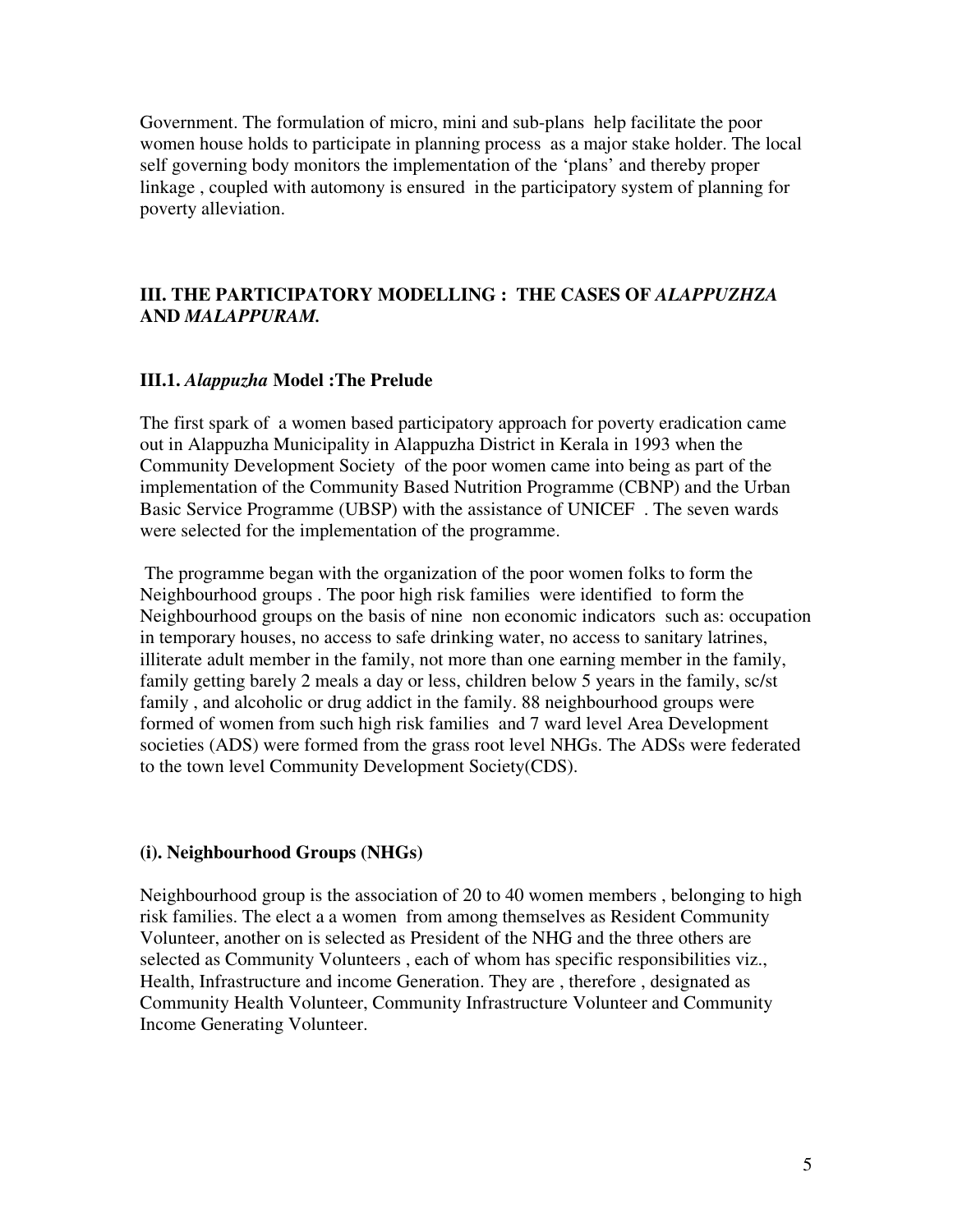The Community Health Volunteer is responsible for all the health related activities of the NHG like immunization, maternal care, child care, nutrition and propogation of ideas like cleanliness , hygiene, etc.

The Community Infrastructure Volunteer is in charge of the basic infrastructure needs of the NHG such as housing, sanitation, drinking water, drainage, etc.

The Community Income Generation Activity Volunteer looks after the income generating activities of the NHG. She has to identify all potential agencies , departments and organizations to be engaged in promotion of self employment activities . She also liaises with the National Bank for agriculture and Rural Development and commercial banks on behalf of the NHG.

Proper training and orientation are given to the above volunteers in their respective areas. Each NHG prepares an action plan on the basis of the needs of the member households of the NHG and such plans are called Micro Plan of the NHG.

### **(ii). Area Development Societies (ADSs)**

Area Development Societies at the ward level are formed of 10 -15 NHGs and the five member committee of the all the NHGs constitutes the governing body of the ADS. The ADS has a Chairperson , a Vice chairperson and 7 other members. The Community Organisor of the Municipality acts as the Member Secretary of the ADS.

The ADS integrates the micro plans of the NHGs and after discussion and scrutiny a consolidated action plan is prepared and is known as Mini Plan.

### **(iii).Community Development Society (CDS)**

Community Development Society is the apex body at the town level and is the cocoordinating agency for programme implementation. Chairpersons, Vice chairpersond and Members of all the ADSs form the General body of the Community Development Society. A Project officer of the Municipality acts as the member Secretary of the Community Development Society. The Community Development Society has a President, Vice President and seven other members elected from the General body of the CDS to form the committee of the CDS. The Committee and the Member Secretary constitutes the Govrning Body of the CDS.

The Community Development Society monitors the programmes undertaken by the ADSs on monthly basis and takes steps to improve the implementation of the programmes.

Various developmental programmes initiated under Community Development Society and the Area Development Societies include training programme for women to start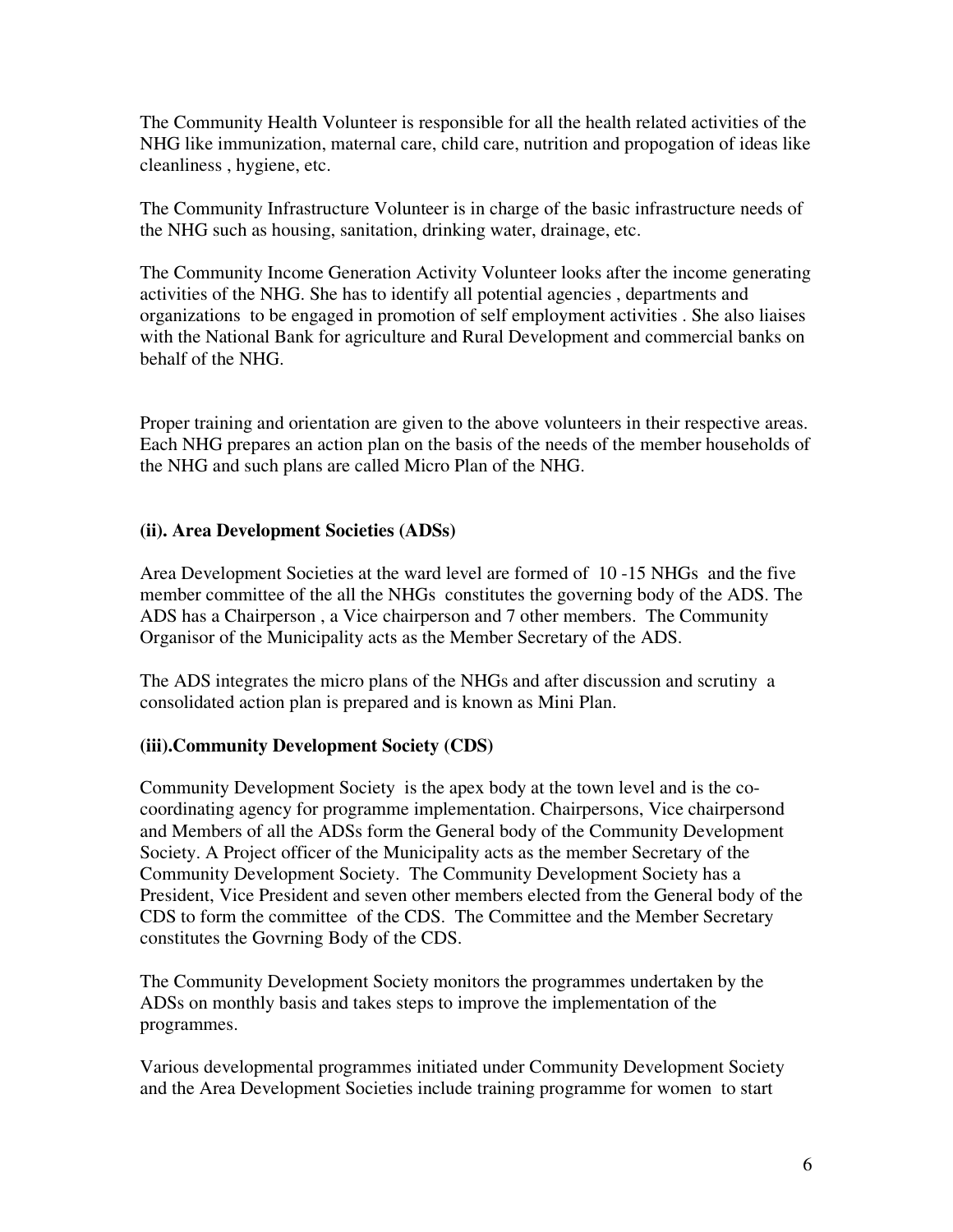income generating units , water supply, conduct of health education camps , construction of dual pit latrines undertaking micro enterprises, raising of pathways and, cultural programmes, etc.

The Paricipatory modelling under Community Development System brought the poor women in Alappuzha to the mainstream of the social life . They began to participate in the development process with greater enthusiasm. The NHGs were encouraged to meet as many time as possible. It provided them an opportunity to sit together and discuss their common problems to find out solutions. The poor women belonging to the high risk families become empowered and seldom accept poverty as their destiny. They proved beyond any doubt that they could identify their own problems. They learned the meanings of ' self-help' and 'self respect'. The united and empowered women fought against poverty quite valiantly and effectively Poverty alleviation programmes began to deliver the goods through participation for the first time in history .

### **III.2. The** *Malappuram* **Model – the Continuum**

The amazing success of the participatory system of poverty alleviation in Alappuzha Municipality prompted the Government of Kerala in 1994 to extend the scheme to the entire district of Malappuram, one of the most backward districts in India. The district of Malappuram has the highest fertility and infant mortality rates in Kerala.

The Government of Kerala , with the assistance of the UNICEF , chose the district of Malappuram to experiment with poverty alleviation programme called Community Based Nutrition Project and Poverty Alleviation Programme (CBNP &PAP) aiming at helping to reach out the unreached through community action. The strategy formsd the Convergent Community Action and Self Help to enhance the capacity of the family to help meet their basic needs such as drinking water, primary health care, basic education , safe environment and food security.

Like in Alappuzha Model, CBNP was implemented through Community Development Societies of women , who belonged to high risk families. The risk index adopted in Alappuzha model was slightly modified to suit the regional peculiarities of Malappuram district.

The non economic risk indicators adopted for Malappuram model are:

- Families with substandard houses and huts
- Family with no sanitary latrines
- Families having no safe drinking water supply within at least 300 mteres
- Families having more than 6 members
- Families with only one earning member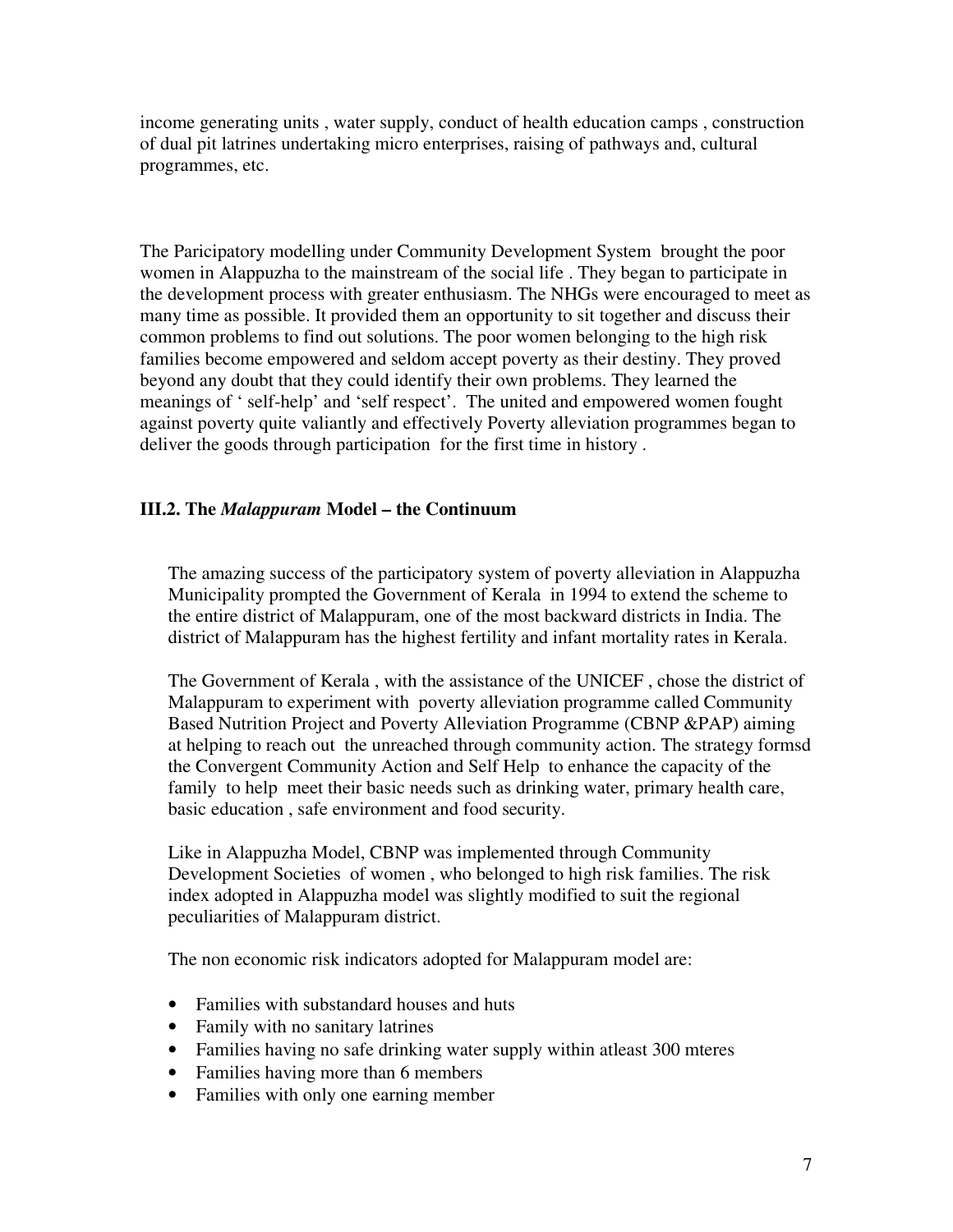- Families belonging to SC/ST
- Families having illiterate members
- Families having only 2 meals or less a day
- Families having alcoholic, widows and divorces

## **The Schemata**

At the bottom level of the community structure of Malappuram, there are 4763 Neighbourhood Groups, each of which consists of 15 to 40 women members belonging to the risk families of a neighbourhood. NHG prepares Micro plan based on the needs and requirements of the constituting families.

In each Village Panchayat , there are Area Development Societies at the Ward level. Each Area Development Society is formed by the representatives of the NHGs in each ward. Functionaries are elected as we have seen in the Alappuzha Model. Area Development Societies prepare Mini Plans , integrating all NHG plans. There are 853 ADSs are working in Malappuram district.

Panchayat / Municipal Community Development Society functions as an apex body of all ADSs at Panchayat / Municipality level. The Society has an elected President, Vice President and seven Governing Body members.There are 91 panchayat CDSs and 5 Municipal CDSs in Malappuram district.

At Block level there is the Block CDS , which acts as a co-ordinating body of all CDSs in a Block. Block CDS prepares Block level plans , integrating all Panchayayt CDSs' plans. There are 14 Block CDSs in the district.

The District CDS is the apex body. All the Block CDS Presidents and Town CDSpresidents are members of the District CDS. The District CBNP Co-ordinator acts as the member Secretary of the CDS. The District CDS prepares the Plans at the district level integrating all micro and mini plans.

The activities of the Malappuram CDS include Training and Orientation Programme for Women , Imparting Education for Children, Regular Meetings to share experiences and holding cultural programmes, Community Health Care , Environmental Sanitationand Inormal Banking through Thrift and Credit Societies and Self –Help Groupings.

## **The Philosophy**

The philosophy of CBNP is 'convergent community action'. With this end in view, attempts have been made from the very beginning to establish linkages with other government departments and agencies such as Education, Health, Social welfare, Local Administration and Rural Development. UNICEF and NABARD also rendered their whole hearted support for training and in financing.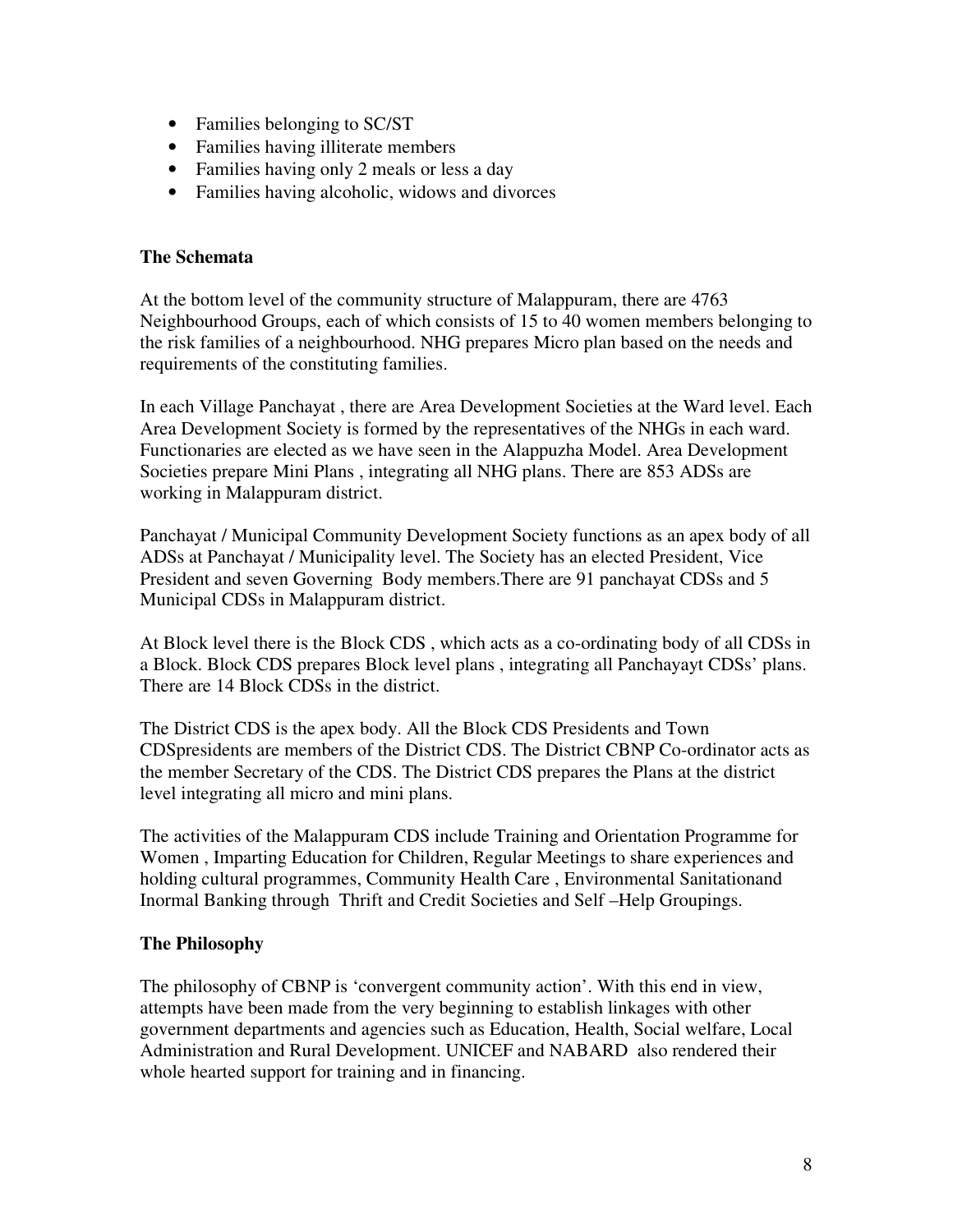## **The Achievements**

## **A.Training**

- More than 1,00,000 CBNP/CDS functionaries were given training on various aspects with the assistance of UNICEF
- More than 2000 CDS/CBNP functionaries were trained by NABARD in community financial management
- More than 4300 community volunteers were given training in community health care.
- More than 12000 CBNP functionaries were trained and deployed for the conduct of the baseline survey.
- 40 CBNP functionaries were trained and deployed as Tribal Volunteers
- About 13,000 CBNP/Literary workers trained and deployed for the conduct of the Poverty Index Survey.

## **B.Awareness Programme**

- 1700 community immunization camps ere organized
- 99 Awareness Programmes against alcohol were conducted
- 3418 Awareness programmes were organized for popularization for iodized salt.

## **C.Water and Sanitation**

- 5600 sanitary latrines were provided to the poor families
- 20 borewells were provided
- 10 open wells were provided

## **D.Thrift and Credit Operations**

- Mobilised Rs.150 lakhs through thrift savings
- Provided Rs. 135 lakhs to CDS members as loan for income generation as well as for consumption purposes.
- Created 12322 self employment were created through loans/revolving funds .

## **E.Employment**

- Established one Coir Training Centre to train 150 SC women in coir making
- Set up one Coir Defibreing Production unit with an investment of Rs. 35 lakhs.

## **The Epilogue**

The coordinated effort and the convergence of resources of various agencies for the uplift of the poor women are the resultant of the CBNP in Alappuzha Municipality and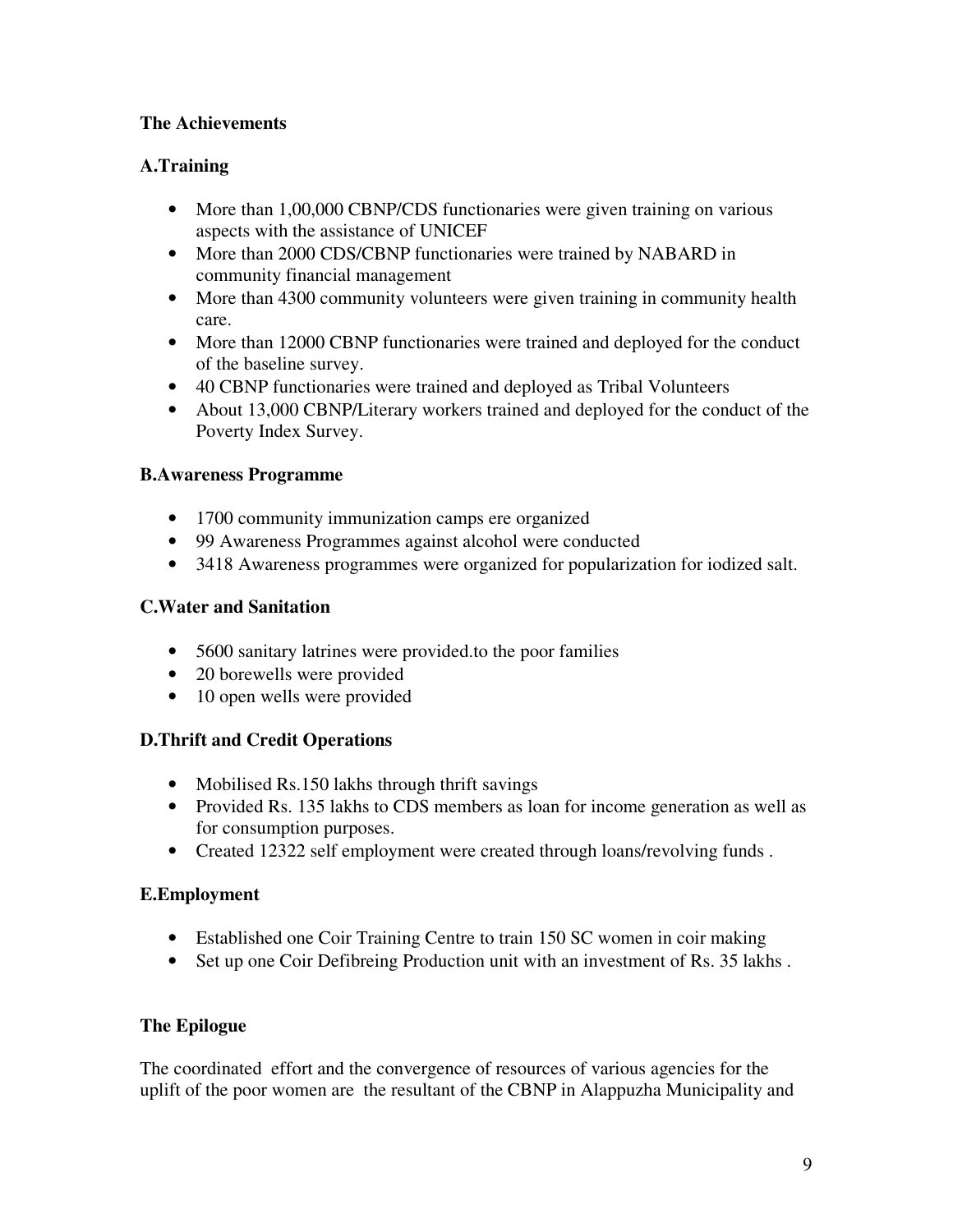Malappuram District in Kerala. An integrated approach with the coordination and convergence of inputs and services of the various ongoing programmes of the government and and other sectors helped improve the health and nutrition status of the poor women and their children. A new limelight in the participatory approach has been emerging to open up the social and economic opportunities for the poor and the downtrodden and a new horizon has been visible to realize their dreams of betterment into realities.

### **IV.** *KUDUMBASHREE* **: TOWARDS A NEW PARADIGM OF PARTICIPATORY DEVELOPMENT.**

## **IV.1. The Mission for Poverty Eradication : A New Beginning**

Enthused by the phenomenal success of the Alappuzha and Malappuram models of participatory development with the active involvement of the stake holders, the State Government of Kerala resolved to extend the participatory women based programme to the entire State of Kerala in 1998. The Project has been envisaged as a mission for eradication of poverty , which has been christened as " *Kudumbashree"*  (" Prosperity of the Family") and becomes the *Magna Carta* of the poor.

*Kudumbashree* , the State Poverty Eradication Mission of Kerala, proved a revolutionary initiative that has changed the lives of thousands of poor people in the state through its various progrmmes since its inception in 1998. The unique experimentation is being implemented through the Community Based Organisations (CBOs) of the poor aiming at a multi pronged attack on poverty. [2]

It is the Community Development Societies that work for the removal of risk factors, which are the basic causes as well as effect of poverty. With this end in view , the NHGs are identifying the most critical needs of the members. The micro plans or the NHG plans thus become the basis of delivery of services and resources through the CDS system. Each group is involved in the process of identifying their needs and problems, and accordingly preparing plans and implementing the programmes.

### **IV.2. The Focus**

*Kudumbashree* Mission focuses on:

- 1. Training for Change
- 2. Education
- 3. Share and Care
- 4. Community Health Care
- 5. Environmental Sanitation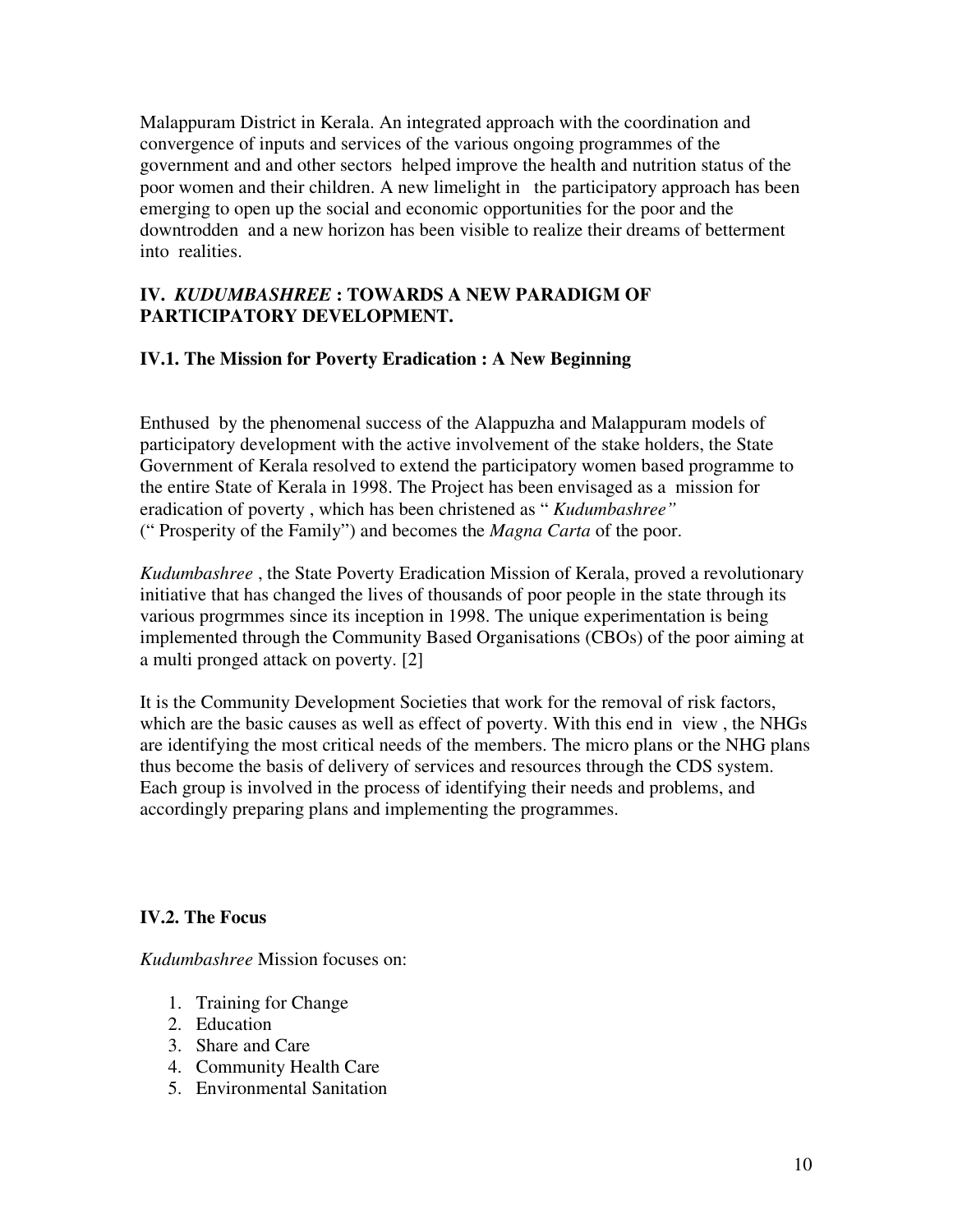- 6. The Poor Women's Bank, and
- 7. Community Financial Management

Let us have a brief overview:

1. Training for Change

It is stated that empowerment of women is the prime motto of *Kudumbashree.*  Therefore, the decision making power must rest solely in the hands of the poor women. In order to exercise this power , they need proper orientation and training. To achieve this objective a number of specially designed training programmes are being conducted with focus on community structures, leadership, roles and responsibilities, thrift and credit operation, community financial management and accounting. These training programmes are organized with the support of UNICEF, NABARD and other institutions. More than one lakh women have been trained so far.

2. Education

The massive training programmes have helped further strengthen the already existing awareness among women on the need for educating their children and acquiring literary skills for themselves. Resultantly, the apathy in sending the children to schools has disappeared to a greater extent. The poor women are getting realized that their children do need education and that education alone can enhance their status and provide them gainful employment.

3. Share and Care

The NHGs are encouraged to meet as frequently as possible and most of them do meet once in a week. The are able to discuss every problem in the meeting and suitable solutions are come up . The NHGs provide the poor women to share their grieves and joys.

4. Community Health Care

The trained women Community Health Volunteers are now able to provide basic medical care to the poor rural and urban women folks. With the emergence of the Community Health Volunteers the health scenario in the less cared groups are under going revolutionary changes. The incidence of cholera, malaria, typhoid and diarrhea has come down considerably.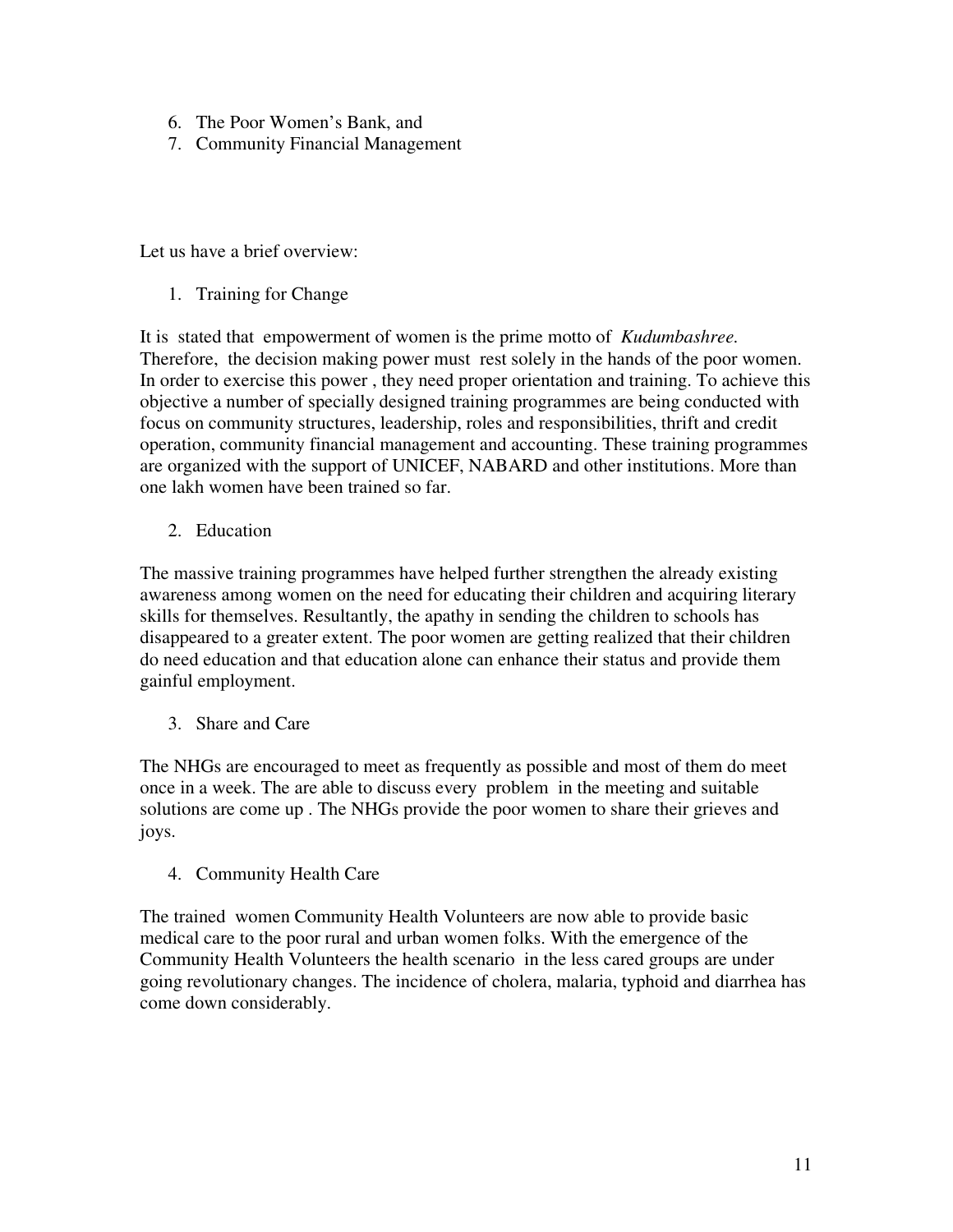#### 5. Environmental Sanitation

Environmental sanitation becomes the matter of greater concern of women today. Lack of sanitary latrines and safe drinking water are the twin basic problems faced by the poor people. Concerted efforts are made to address these problems. 5600 latrines have already been constructed in Vettom Panchayat in Malappuram district with the help of various Government. Departments.

6. The Poor Women's Bank

The Thrift and Credit Societies are formed with the objective of encouraging the poor women to save their meager means to widen the resource base of the NHGs. Women bring their little bit of savings when they come to attend the group meetings. This money is entrusted to the Community Volunteer , who in turn deposits it in the nearest bank . Each member is given an individual pass book.

The Thrift and Credit Societies are considered as poor women's bank. The poor women , who were hitherto dependent on their men folk for every need and did not know the meaning of economic independence , has managed the impossible under *Kudumbashree* 

Members can avail loans to meet their urgent needs like medical treatment, purchase of school books and uniforms for children, to pay off their old debts, etc.

It is interesting to note that more than 90% of the savings in the thrift societies are given away as loans. The selection of beneficiaries, the rate of interest, the quqntum of loans and the period of repayment ,etc are all decided and implemented by the women themselves. Since the decisions regarding the repayment of loans with the rate of interest are taken by the NHGs, the monitoring mechanisms are inbuilt and defaulting is rare. For the same reason the NHGs are also very considerate to genuine reasons of non repayment and extensions are given . It is observed that 100% repayments are ensured which are rare in banking history. The Thrift and Credit Societies become the largest **informal bank** in Asia.

7. Community Financial Management

Formation of thrift societies and conduct of income generating activities have led to a large financial flow at NHG and ADS levels. This has necessitated proper maintenance of accounts and keeping records in a systematic way. So poor women activists were given proper training in ' Community Financial Management"

### **IV.3. The Strategies**

Kudumbashree aims at empowerment of women to become the active leaders rather than passive receipients . The strategies thus form of :

a. Formation of women collectives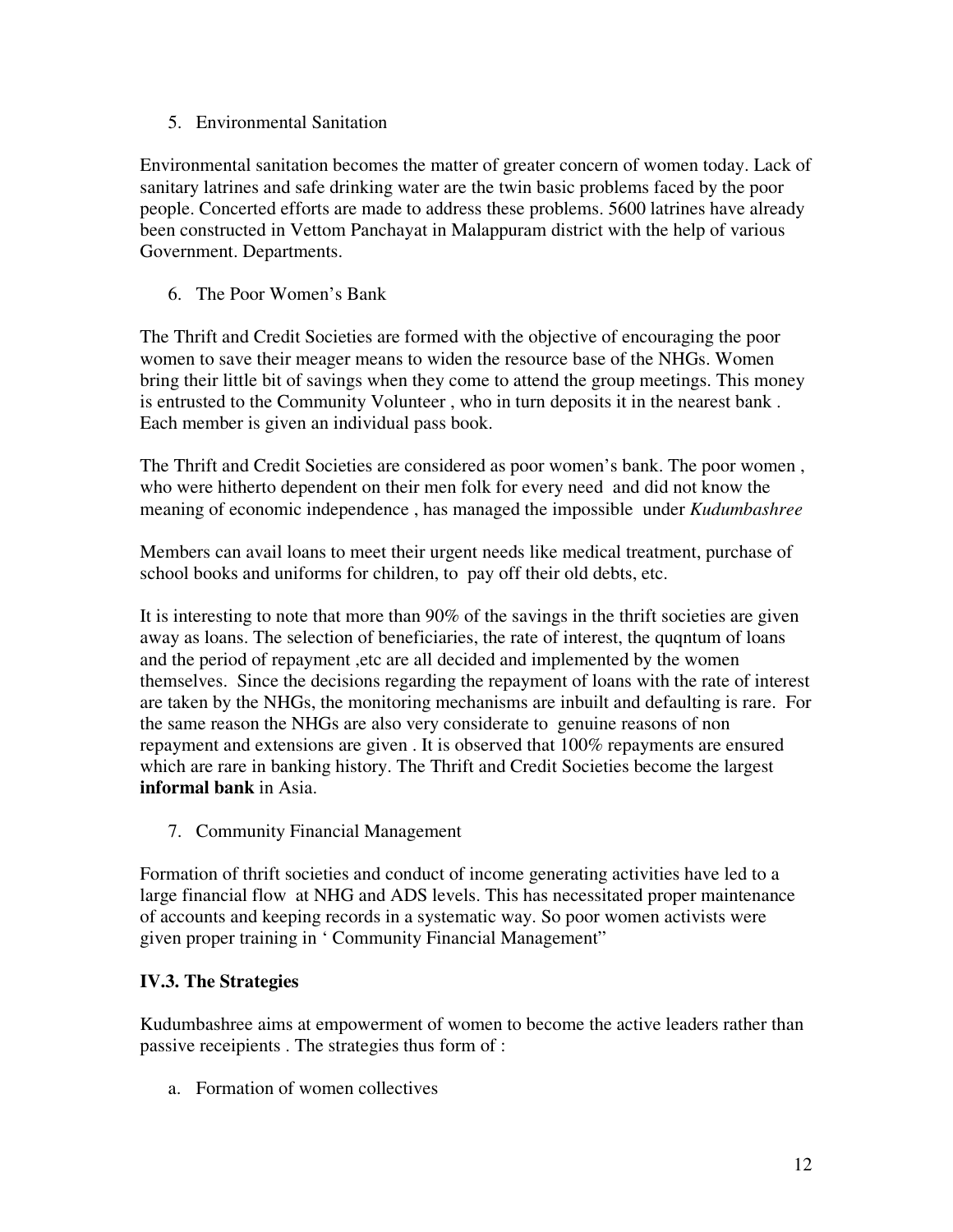- b. Information and training
- c. Skill upgradation
- d. Thrift-Credit operations
- e. Infrastructure development
- f. Micro enterprises development
- g. Power to the people, and
- h. Leadership

The ultimate objective, therefore, sets as 'reaching out family through women , and reaching out community through family.'.

#### **IV.4. The Programmes under Operations**

The programmes conceived as a part of the strategy to reduce poverty are:

- Microfinance operations/Thrift and Credit Societies
- Micro Enterprises
- Micro Housing/ *Bhavanashree*
- Destitute Identification , Rehabilitation and Monitoring Programme/*Ashraya*
- Lease Land Farming/ *Haritashree*
- The S3 programme
- Children's Neighbourhoods/*Balasabha*
- Solid Waste Management / Clean Keral Business
- Special Employment Programme for the Educated Youth
- Special School for the Disabled Children/Buds
- Self Employment Programme under SJSRY
- GRQ Project

#### \* Microfinance Operations

Thrift and Credit Societies are set up at Neighbourhood (NHG) level to facilitate the poor and to avail easy credits, which have now grown up to **Informal Banks** of the poor women at their doorsteps. Now , 10,687 Thrift and Credit Societies are in operation in the 58 urban areas enveloping the major 58 towns. In the rural segment, 1,45,674 Thrift and Credit societies are in operation covering all the 991 Village Panchayats in the State. Most of the Thrift and Credit Societies are capable of providing financial assistance to income generating activities. Through microfinance operations , Rs.651.42 lakhs of thrift are raised and internal lending to the extent of Rs.1473.12 lakhs are provided. ( www.kudumbashree.org).

The NHGs , which are able to avail loans are linked with banks under linkage banking programme of NABARD. Till date, 99,356 NHGs were upgraded and 71,702 of NHGs were linked with banks. Rs.258.78 Crore is distributed as loan to NHGs for internal banking and credit of Rs 32281/lakhs flow through linkage banking.. Linkage banking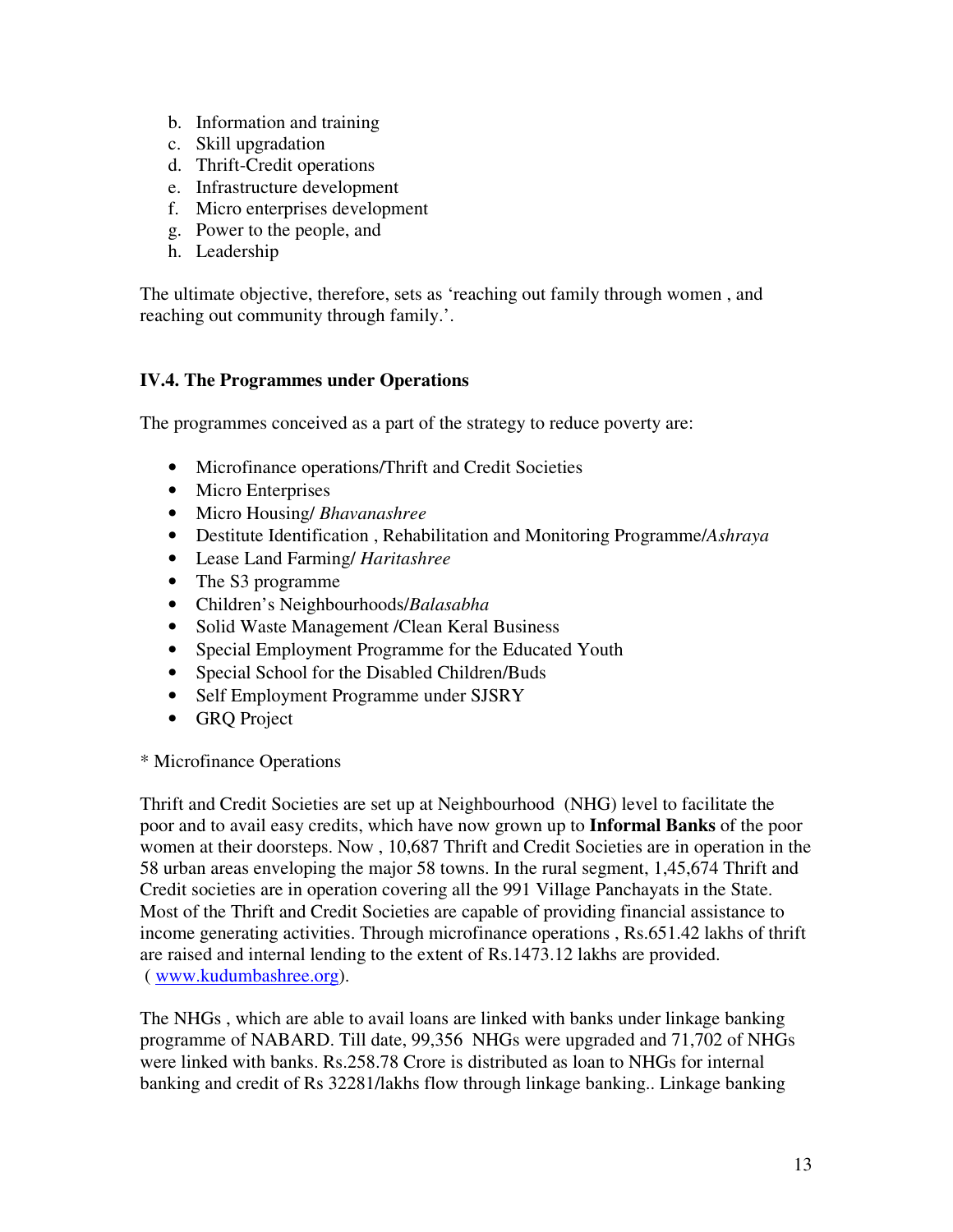programme becomes an effective tool to augument resources of NHGs. ( A few examples of microfinance models are given in Table.I )

## \* Micro Enterprises

Micro Enterprises foster the economic status of women as an effective means to eradicate poverty. The income generating activities under individual and group initiatives to meet the livelihoods of the poor women are massively promoted . Canteens/ Catering units, IT units , Group farming units, Fruit Processing units, Foot ware units, Condiments units, Umbrella units, Building materials units ,Horticulture units, Electronics units ,Ready made garments units, Soap powder units, Toys units , Grocery shops, are some of the examples of Micro Enterprises that are undertaken by poor women under *Kudumbashree.*  Mission. Women entrepreneurs are given training in entrepreneurship development, skill development, project management, performance improvement by the Entrepreneurship Development Institute of India, Ahemmedabad. It is drawn that , as of date, there are 15,382 individual enterprises ,( Annexure I) and 1345 group enterprises in urban areas (Annexure II) an d 14,662 individual enterprises and 20,017 group enterprises in the rural areas are on the run with the involvement of 2,42,,482 women across the state.

### \* Micro Housing/ *Bhavanashree*

Under this programme poor families ,who are in dire need of constructing new houses are able to avail loans from banks and the repayment of which is ensured by tri-party agreement between the beneficiaries, the Community Development Societies and the Financial institutions/Banks.19,922 houses were constructed by using credit amounting to Rs.6765.91 lakhs.

### \* The Destitute Identification , Rehabilitation and Monitoring Programme/*Ashraya*

This programme , named as "*Ashraya*" in local language ( meaning 'depending') aims at uplifting the poorest of the poor from their destitution. Poorest of the poor families ,which lack adequate food, drinking water, shelter , educational facilities for children , sanitation facilities, employment opportunities, land for shelter , and worst sufferers of illness and chronic diseases are identified and rehabilitated under various schemes . The programme launched in 391 Village Panchayats and 6 Municipalities.

### \* Lease Land Farming/*Haritashree*

Lease Land Farming Programme , named ' Harithashree' in local language, lend helping hands to those cultivators who are having no land at all . So *Kudumbashree* pools uncultivated lands on rent and provide the willing cultivators for agricultural operations. Last year , lease land farming was done in 18,489 hectares benefiting 3,15,613 families hailing from 31,980 NHGs in the state.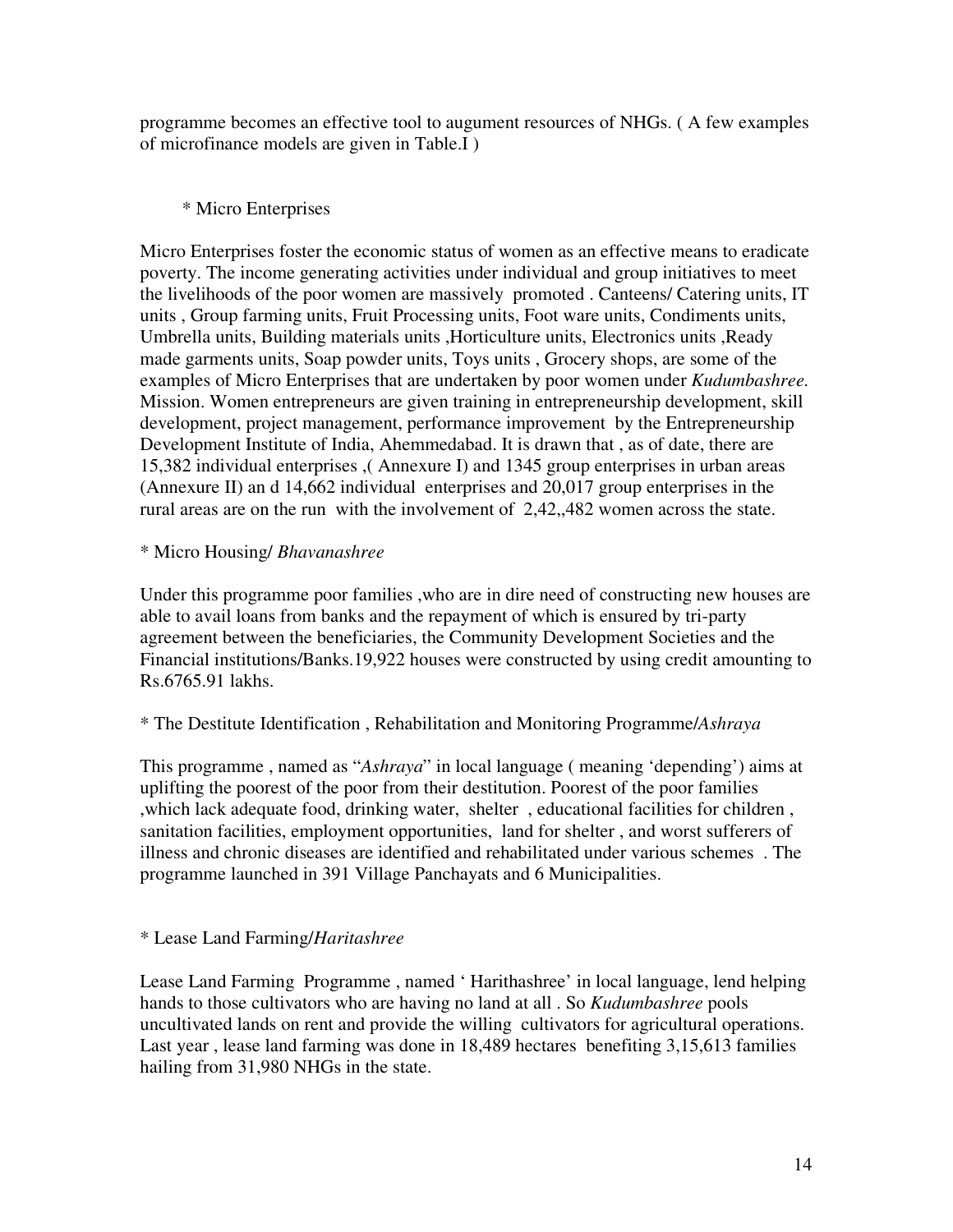#### \* The S3 Programme

*Kudumbashree* addresses the multifaceted deprivations of the poor families , which lack food, health care, education, basic amenities such as shelter, drinking water, safe latrines and employment. It is felt that poverty reduction would foster economic development if it sustains the secured gains. So, sustainability economic development assumes greater importance in the process of attacking poverty. So much so, *Kudumbashree* has evolved a project to build a model in select panchayats on the concept of comprehensive development . The projects focuses on self sufficiency, self reliance and sustainability (S3) of the village panchayats. The project envisages to address the problems of Child Development, Geriatric care, Mentally and Physically Challenged, Education, Adolescent care, women Empowerment, Enterprise development, Unemployment of the educated youth, Agriculture/Animal husbandry/ Dairy development, Revamping the traditional sectors Basic minimum Needs and Destitute Identification and Rehabilitation.

Initially the programme was piloted in three panchayats viz., Venganoor in Trivandrum district, Kodakara in Trichur district and Munniyoor in Malappuram district. Later on , the programme extended to 14 panchayats and the extension of the programme to another 70 panchayats is done.

#### \*. Childrens' Neighbourhoods/*Balasabha*

The children from poor families are organized to develop their intellectual faculties by performing cultural activities from time to time. Termed as *Balasabhas* in local language it functions as a platform of the children to help develop their overall capabilities that combines education, entertainment and empowerment. 27463 *Balasabhas* comprising 504979 children ere organized in different places in Kerala.

#### \* . Solid Waste Management./Clean Kerala Business

Solid waste is serious menace for all the urban and semi urban areas of Kerala Now *Kudumbashree* mission tries to tackle this problem by setting up 'Clean Kerala Business' units in an organized and planned manner entrusting to women entrepreneur groups to segregate, collect and transport solid waste from the households, commercial establishments , hotels , etc..75 Clean Kerala Business units are formed in the state so far.

\* Special Employment Programme for Educated Youth

A special employment programme for the educated youth has been initiated and 50,000 educated youth were assigned with the task of Kudumbashree such as identification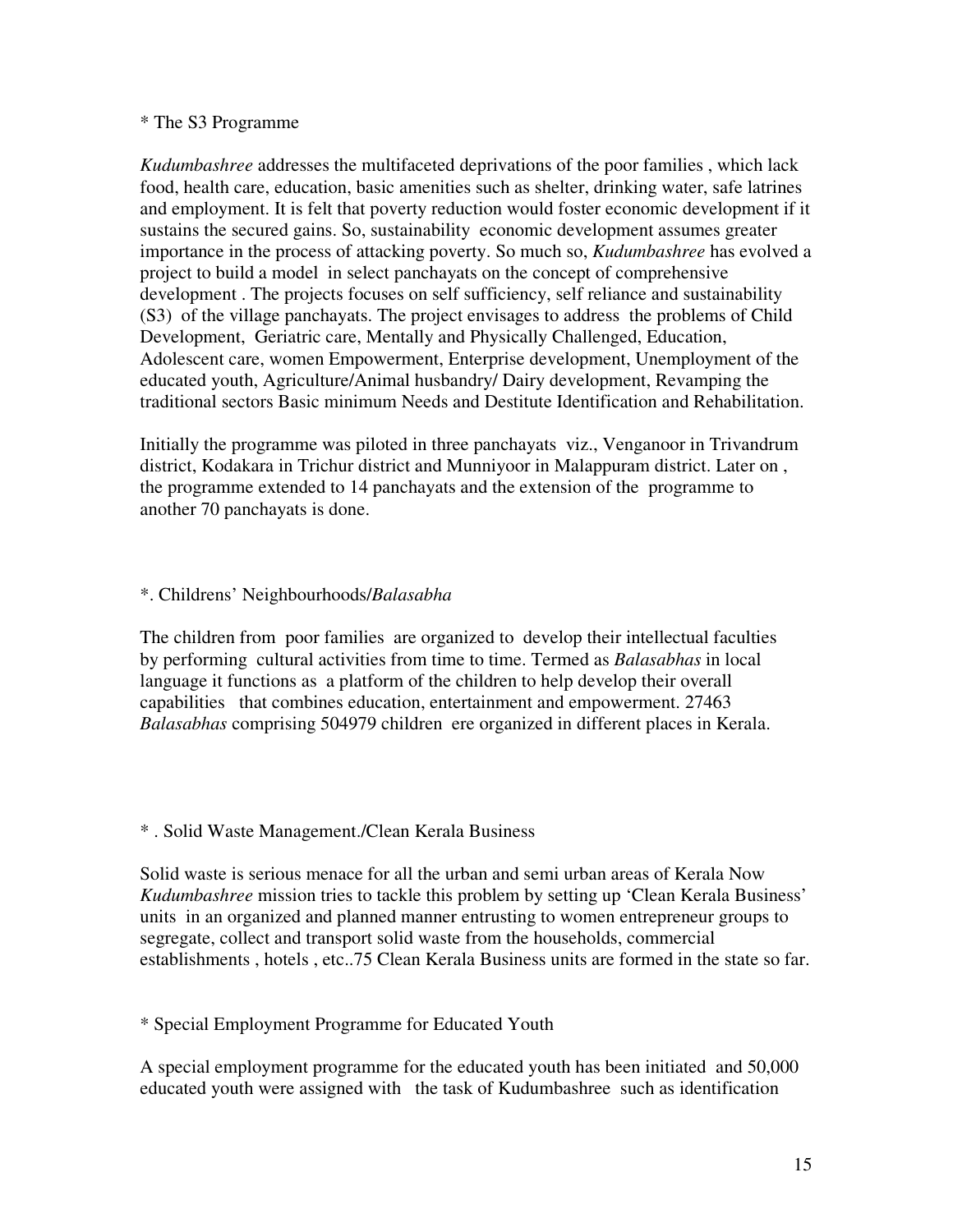process, setting up of innovative micro enterprises , etc.211 group and 170 individual enterprises have been formed under this programme , thus benefiting 1307 people.

\* Special School for the disabled children /Buds

Special Schools, called 'Buds', are set up aiming at providing for the developmental, social , and emotional needs of the disabled children. These children are being provided with the necessary medical attention, physical and mental therapy, mobility equipments, hearing aids, and vocational and educational training.

### \* Self Employment Programmes under SJSRY

 Swarna Jayanthi Sahari Rozgar Yojana (SJSRY) is an anti poverty programme launched by the Government of India ad is meant for the urban areas of the state . It covers the 53 Municipalities and 5 Corporations. Individual enterprises and Group enterprises with a minimum number of 10 persons can be set up. 1365 group and 15382 enterprises are undertaken under this programme.

\* GRQ ( Goat-Rabbit-Quail) Project

The Goat-Rabbit-Quail Project is a unique micro enterprises project for rearing the three species together to earn a steady income to the family entrepreneurs. The predominantly non-vegetarian population of Kerala necessarily ensures the potential market for the produce.

The GRQ project aims at utilizing the inherent advantage of the homesteadfarming practiced by number of families. Quail rearing as an activity can ensure a weekly cash flow and that combined with the quarterly and half yearly cash flow of rabbit and goat would ensure a source of steady income to the family.

\* *Nutrimix*- The Babyfood Products Production Project

The *Nutrimix* Babyfood Production Project is an ambitious project recently launched by the *Kudumbashree* mission. The Project envisaged to start 500 babyfood production units in different parts of Kerala. 21 Nutrimix production units have already been started .It is estimated that 2500 women can find gainful employment through the programme, which targets the massive baby food market dominated by big brands. The expected turn over is Rs,200 crore per annum.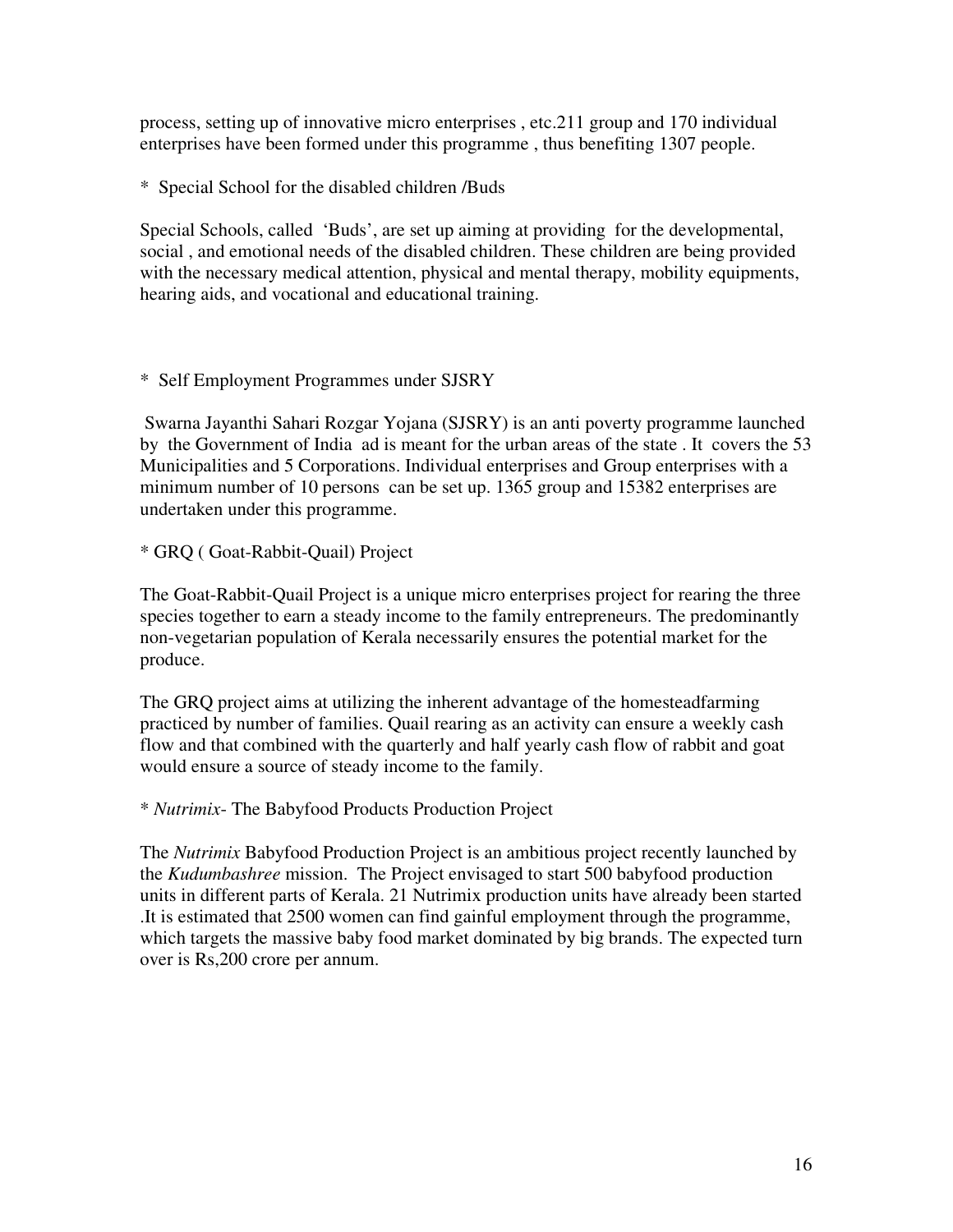Some select *Kudumbashre*e Production units and their activities in Kannur and Kasargod Districts are shown in the given Table.II

#### **V. CONLUSION.**

 *Kudumbashree* became the lifeline to many of the poor women in the state of Kerala. It assumed the status of helpline to many. It is a massive anti poverty programme of the Government of Kerala aiming at eradicating poverty and salvage the destitutes from the wretches of extreme deprivation. The formation of 1,65,840 NHGs of the women from 33, 45, 509 risk families , covering urban, rural and tribal areas of the state helps develop 2, 42, 489 poor women into vibrant micro entrepreneurs. . Resultantly, the poor women of the state have become active participants in the planning and implementation process of various ant poverty programmes. By participating in various income generating –cumdevelopmental activities , the morale and confidence of women become very high. Capacity of the poor women of the state in several areas has gone up considerably , status of women in families and community has also improved. Kudumbashree has gained national and international acclaim as an ideal and workable model of participatory development for eradicating poverty.

The State Poverty Eradication Mission-*Kudumbashre*e- launched by the Government of Kerala State in India is a massive poverty eradication programme in contemporary history. It has proved without any doubt that women empowerment is the best strategy for poverty eradication Women who were regarded as voiceless and powerless started identifying their inner power, their strength, opportunities for growth , and their role in reshaping their own destiny. The process of empowerment becomes the beacon light to their children, their families and to the society at large. It opens a new vistas in development history. A new paradigm of participatory economics has been found emerging in "God's Own Country". *Kudumbashree* presents a unique model of participatory development ,which can very well be emulated by other developing countries. The strategy of participation and empowerment adopted in *Kudumbashree* mission ensures sustainable livelihoods to a many number of poor women- the positive outcome ,which a policy planner can always be enthused with.

#### **Notes**

1. Grameen Bank scheme of Bangladesh, SANASA in Sri Lanka , Mudzi Fund in Malawi, ICREP Juhudi Scheme and KIE-ISP of Kenya, Bancosol of Bolivia are a few examples. ( For more details see, Chavan and Ramkumar, 2002)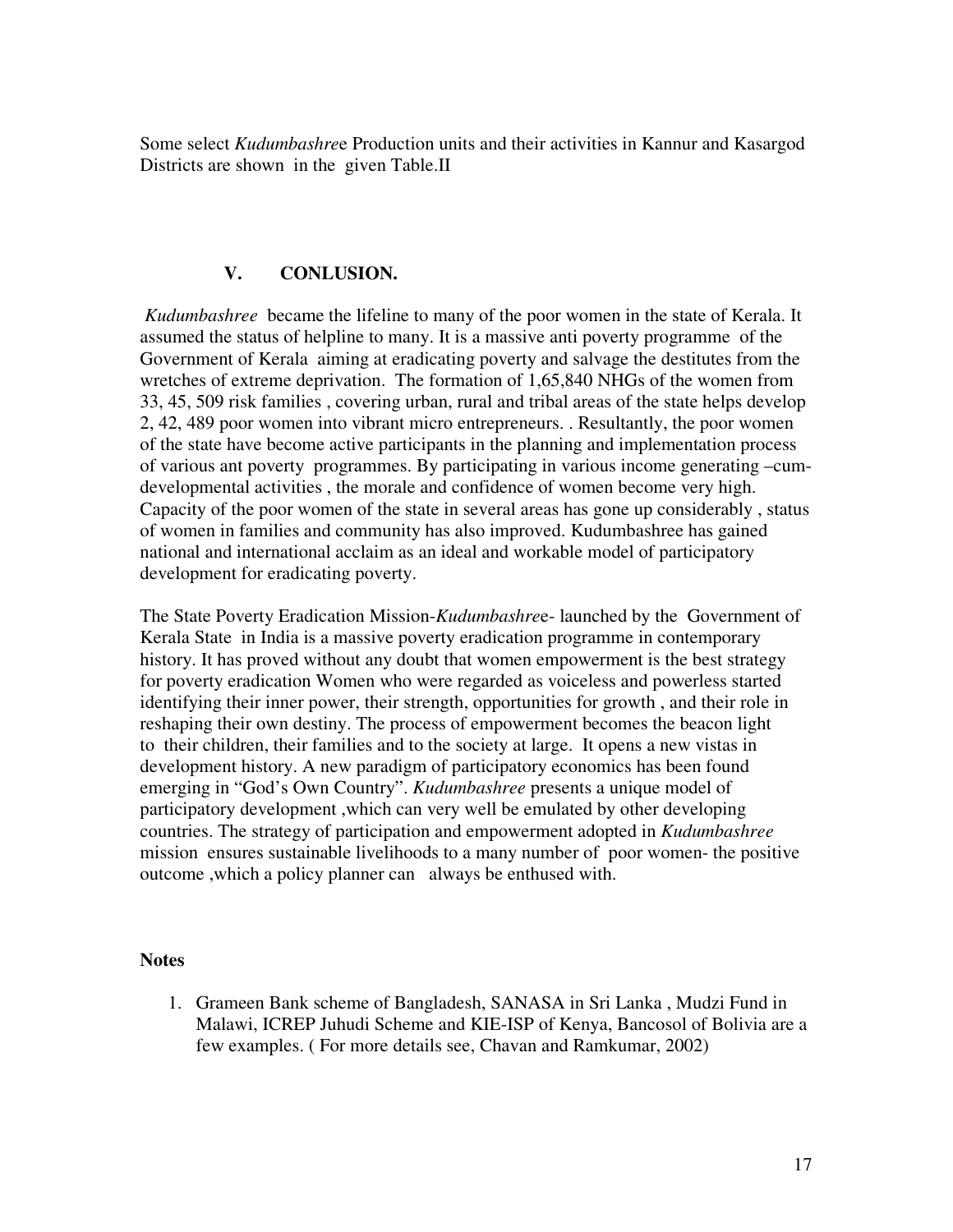2. The Kudumbashree Mission is functioning under the directorate of the Government of Kerala.

#### **References**

- Anand , Jaya S,(1999), " Self-Help Groups in Empowering Women: A Study of selected SHGs and NHGs in Kerala", KKRPLLD, Centr for Development Studies, Trivandrum, Kerala, India.
- Buckley, Graeme, (1996), "Financing in Jua Kali Sector in Kenya: The KREP Juhudi Scheme and Kenya Industrial Estates informal Programme", in Hulme and Mosley (1996)
- Chavan, Pallavi and R.Ram Kumar, (2002), " Microcredit and Rural Poverty- An Analysis of Emperical Evidence", *Economic and Political Weekly*, March 9, No.10.
- Government of Kerala,(1999-2000), , Kudumbashree Project: State Poverty Eradication Mission, Annual Report 1999-2000, Local Self Government Department, Thiruvananthapuram, Kerala, India.
- Hule, David, et.al(1996), " Mutual Finance and the Poor: A Study of the Federation of Thrift and Credit Co operatives(SANASA)in Sri Lanaka" in Hulme and Mosley (1996)
- Hussain, M,(1998), " Credit for Alleviation of Rural Poverty: The Gramin Bank in Bangladesh", Research Paper No.4, International Food Policy Research Institute, Washington.
- Yaron, J,(1992), "Rural Finance in Developing Countries", World Bank, Washington.
- Yunus, Muhammed,(1999), "Banker to the Poor: Micro Lending and Battle Against World Poverty", *Pacific Affairs*, New York.

http://www.kudumbashree.org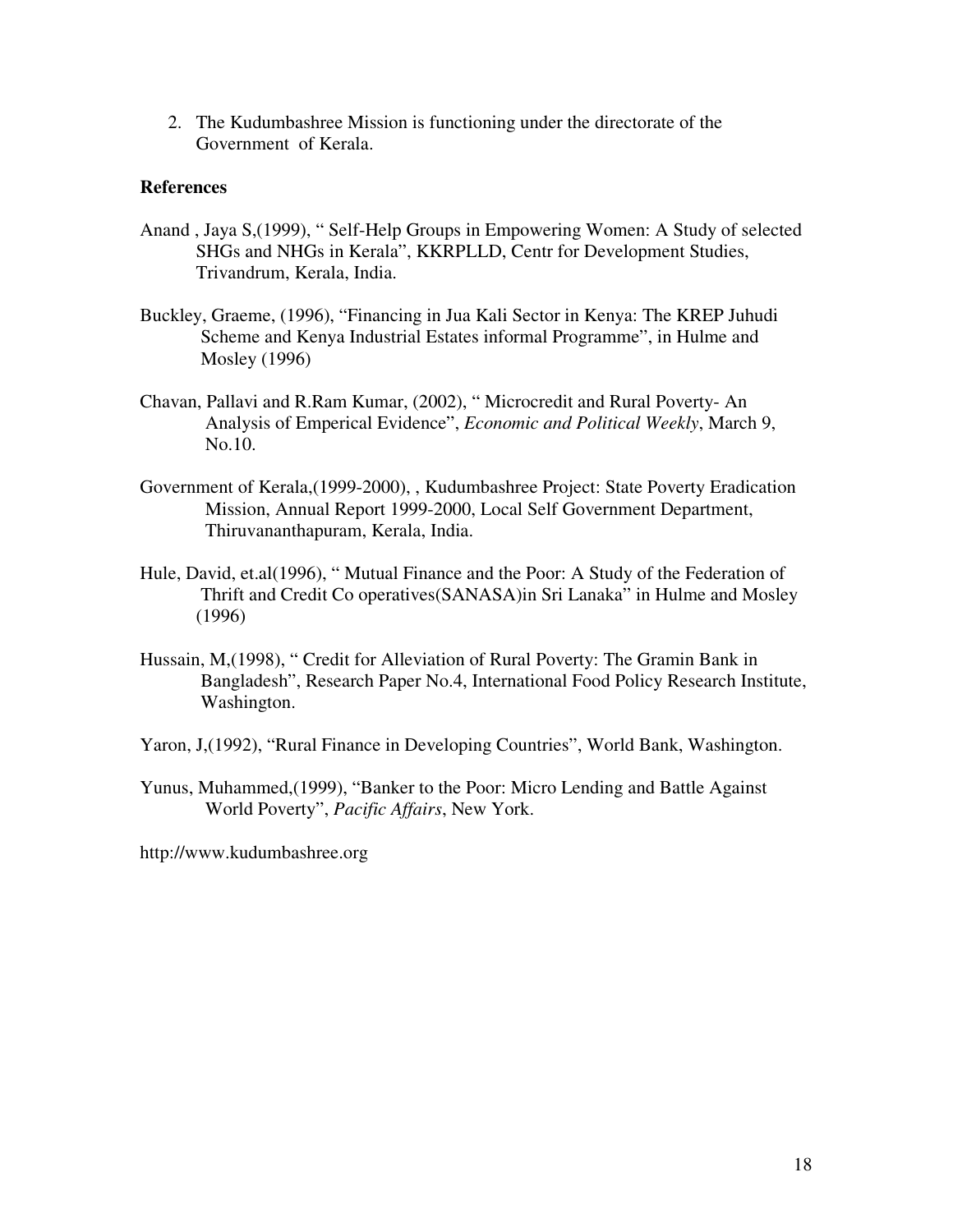#### **Table:I Select Models in Micro Finance**

\_\_\_\_\_\_\_\_\_\_\_\_\_\_\_\_\_\_\_\_\_\_\_\_\_\_\_\_\_\_\_\_\_\_\_\_\_\_\_\_\_\_\_\_\_\_\_\_\_\_\_\_\_\_\_\_\_\_\_\_\_\_\_\_\_\_\_\_\_\_\_

1. Kuluthupuzha CDS 2. Started Kudumbashree operations. July 2002 No. of NHGs . 233 No. of Members covered . 4640 Thrift mobilized . Rs. 30,98,860 Loans issued . Rs. 30,72,330 Capital mobilized. Linkage Banking. Rs. 141,30,700 No. of NHGs linked. 88 SGSRY . Rs. 22,76,500 PMRY. Rs. 7,50,000. Enterprises started. Individuals.2200 Group. 64 2.Kinanoor –Karinthalam CDS Started Kudumbashree operations. April 2000 No. of NHGs formed . 210 No. of Members covered. 4730 Thrift mobilized. Rs. 1,54,30, 360 Loans issued . Rs. 7,45,38,680 Capital mobilised Linkage Banking Rs. 12,00,000 No. of NHGs linked . 143 3.Nedumkandam CDS Started Kudumbashree operation. April 2000. No. of NHGs. 331 No. of members covered. 6750 Thrift mobilized. Rs. 88,24,000 Loan issued. Rs. 1,28,10,000 Capital mobilized Linkage Banking Rs. 20,00,000 No. of NHGs linked .33

Source: self-compiled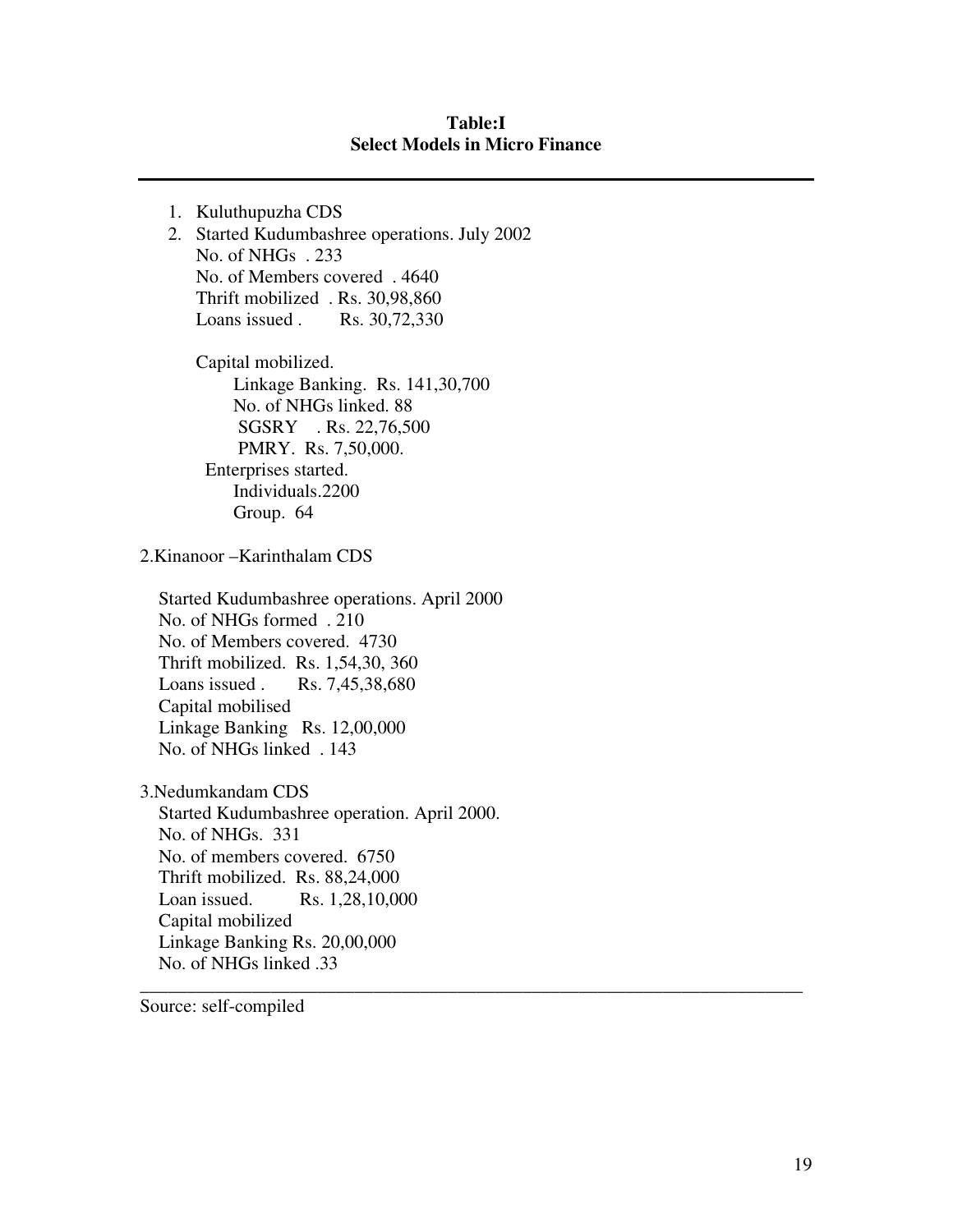| Sl. No. | Name of the Unit  | Panchayat/Ward | Products                     | No. of<br>Persons |
|---------|-------------------|----------------|------------------------------|-------------------|
| 1.      | Udaya             | Karivellur     | Chapals, Leather<br>Products | 20                |
| 2.      | Pulari            | Mokeri         | <b>Curry Power</b>           | 16                |
| 3.      | Salaya sangamom   | Mangattidam    | Umbrellas                    | 30                |
| 4.      | Puthuma           | Payam          | <b>Building Materials 23</b> |                   |
| 5.      | Archana           | Punnad         | Agricultural<br>Farming      | 20                |
| 6.      | Samata Desabandhu | Mangattidam    | <b>Electric Chalk</b>        |                   |
| 7.      | Kairali           | Karivellur     | Milk supplies                | 23                |
| 8.      | Gramashree        | Kalliassery    | Hotel                        | 7                 |
| 9.      | Ambili            | Mangattidam    | Garments                     | 17                |
| 10.     | Souhrida          | Kunian         | <b>Washing Power</b>         |                   |
| 11.     | Aiswarya          | Uliyil         | <b>Telephone Mats</b>        |                   |
| 12.     | Gramashree        | Puthur         | Grocery shop                 | 21                |
| 13.     | Navodaya          | Nellikkunnu    | Bakery/ Chicken              | 26.               |
|         |                   |                |                              |                   |

## **Table:II. Some Select** *Kudumbashree* **Production Units and their Activities in Kannur and Kasargod Districts**

Sorce: Self-organized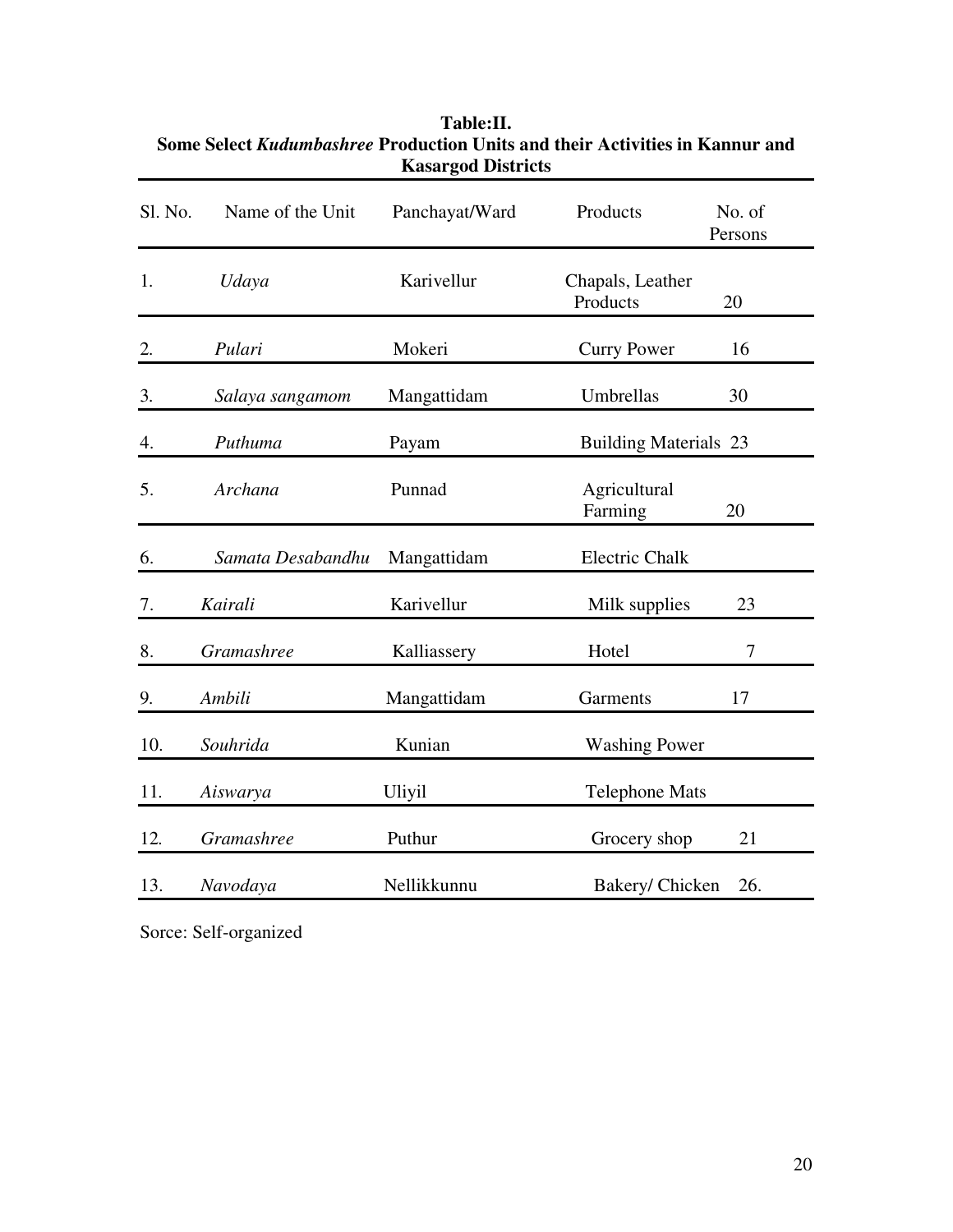## **Annexure 1**

# List of Micro Enterprises ( District wise)

|                  | As on 31-01-06          |              |             |
|------------------|-------------------------|--------------|-------------|
| SI.<br><b>No</b> | <b>Name of District</b> | <b>DWCUA</b> | <b>USEP</b> |
| $\mathbf{1}$     | Thiruvananthapuram      | 173          | 1671        |
| $\overline{2}$   | Kollam                  | 51           | 1825        |
| 3                | Pathanamthitta          | 28           | 577         |
| $\overline{4}$   | Alappuzha               | 142          | 1818        |
| 5                | Kottayam                | 57           | 535         |
| 6                | Idukki                  | 7            | 96          |
| 7                | Ernakulam               | 344          | 1633        |
| 8                | <b>Thrissur</b>         | 131          | 1016        |
| 9                | Palakkad                | 61           | 1380        |
| 10               | Malappuram              | 65           | 827         |
| 11               | Kozhikkode              | 164          | 1864        |
| 12               | Wayanad                 | 12           | 102         |
| 13               | Kannur                  | 72           | 1442        |
| 14               | Kasargod                | 38           | 596         |
|                  |                         |              |             |
|                  | <b>Total</b>            | 1345         | 15382       |

Source: www.kudumbashree.org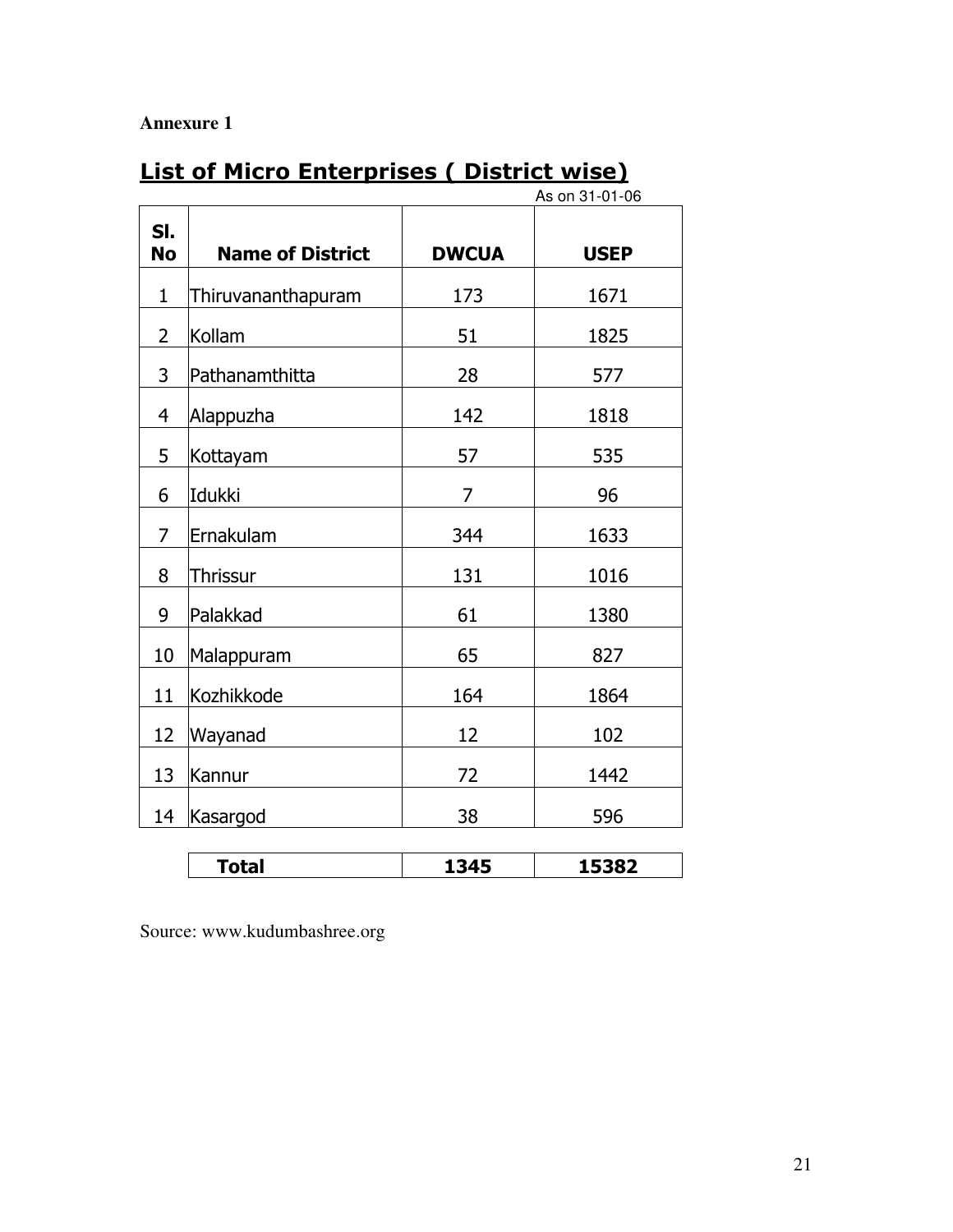## **Annexure II**

# List of Group Micro Enterprises in Urban Area

| SI.<br>No.     | <b>Name of Project</b>                                | No. of<br><b>Units</b> |
|----------------|-------------------------------------------------------|------------------------|
| 1              | <b>Direct Marketing</b>                               | 87                     |
| $\overline{2}$ | IT unit                                               | 63                     |
| 3              | Clean Kerala Business                                 | 62                     |
| 4              | Soap making unit                                      | 55                     |
| 5              | <b>Catering Service</b>                               | 55                     |
| 6              | Canteen                                               | 53                     |
| 7              | <b>Ethnic Delicacies</b>                              | 47                     |
| 8              | Dairy unit                                            | 46                     |
| 9              | IT @ School                                           | 45                     |
| 10             | Garments/Readymade                                    | 45                     |
| 11             | Hotel                                                 | 41                     |
| 12             | <b>Provision Store</b>                                | 32                     |
| 13             | <b>Super Market</b>                                   | 32                     |
| 14             | Tender Coconut selling unit                           | 32                     |
| 15             | Laundry unit                                          | 31                     |
| 16             | Kerashree (Coconut processing/Oil extraction<br>unit) | 29                     |
| 17             | Mat Weaving/Cover making unit                         | 27                     |
| 18             | <b>Food Products</b>                                  | 25                     |
| 19             | Paper Cover & Paper Bag                               | 25                     |
| 20             | <b>Remedial Education Centre</b>                      | 25                     |
| 21             | Curry Powder unit                                     | 23                     |
| 22             | Umbrella Manufacturing                                | 21                     |
| 23             | Mobile market (Pick up van)                           | 20                     |
| 24             | Book Binding unit                                     | 20                     |
| 25             | Agricultural Nursery                                  | 19                     |
| 26             | <b>Bakery/Sweet Products</b>                          | 19                     |
| 27             | <b>KSRTC Canteen</b>                                  | 19                     |
| 28             | Sanitation unit                                       | 17                     |
| 29             | Tailoring unit                                        | 17                     |
| 30             | Grinding unit                                         | 16                     |
| 31             | Solid waste processing unit                           | 16                     |
| 32             | Fish vending unit                                     | 15                     |
| 33             | Palm mat unit                                         | 14                     |
| 34             | Bag manufacturing                                     | 13                     |
| 35             | Pickles making                                        | 12                     |
| 36             | <b>Consumer Store/Traders</b>                         | 11                     |
| 37             | Chappel making                                        | 11                     |
| 38             | Coconut Products                                      | 9                      |
| 39             | Coir Yarn/Products                                    | 8                      |
| 40             | Vanila Nursery                                        | 8                      |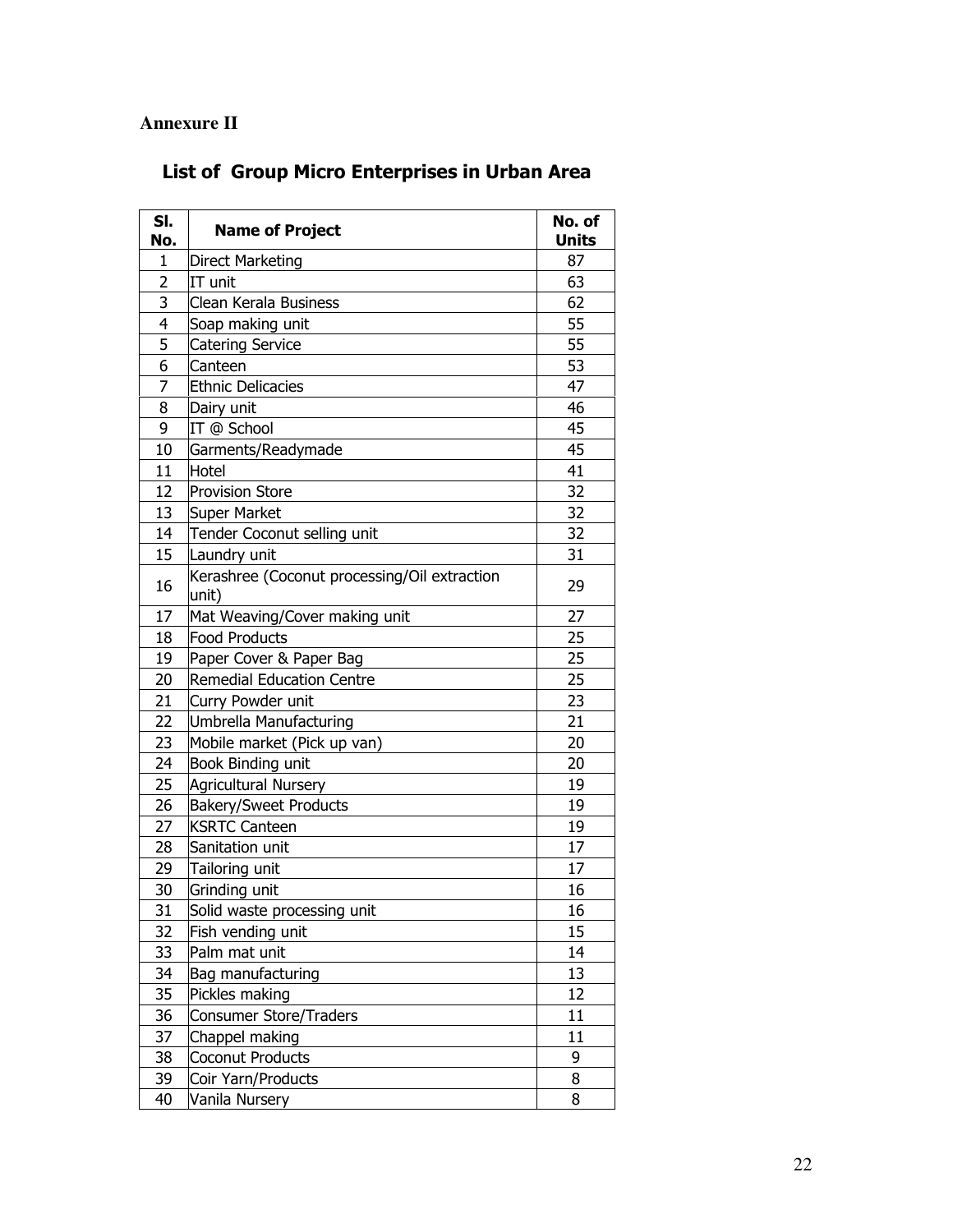| 41 | <b>Bamboo Products</b>                    | 8                   |
|----|-------------------------------------------|---------------------|
| 42 | Cloth Bag unit                            | 7                   |
| 43 | Note Book Manufacturing                   | 7                   |
| 44 | Metal crushing unit                       | 6                   |
| 45 | Neighbours - Support Services to Friends  | 6                   |
| 46 | <b>Handicrafts</b>                        | 6                   |
| 47 | Beauty parlour                            | 5                   |
| 48 | <b>Bricks/Hollow bricks</b>               | 5                   |
| 49 | Flowers & Garland                         | 5                   |
| 50 | Toy manufacturing                         | 5                   |
| 51 | Computer Hardware unit                    | 5                   |
| 52 | <b>Hospital Restaurant</b>                | 5                   |
| 53 | Telephone Repair                          | 5                   |
| 54 | <b>Herbal Nursery</b>                     | 4                   |
| 55 | Hosiery unit                              | 4                   |
| 56 | Prasoothika                               | 4                   |
| 57 | Rice/Rice powder business                 | 4                   |
| 58 | Chicken Stall                             | 4                   |
|    | Cooking mate/Gas light/Decoration (Hiring | 3                   |
| 59 | service)                                  |                     |
| 60 | Electronic unit                           | 3                   |
| 61 | Fish/Sea shell processing                 | 3                   |
| 62 | Instant Mix manufacturing unit (Palada)   | 3                   |
| 63 | Paddy Cultivation                         | 3                   |
| 64 | Pappad making unit                        | 3                   |
| 65 | <b>United Services</b>                    | 3                   |
| 66 | Water Meter Repair unit                   | 3                   |
| 67 | Multi Purpose Job Club                    | 3                   |
| 68 | Chips unit                                | 3                   |
| 69 | Vegetable Vending                         | 3                   |
| 70 | Agarbathi/Candle unit                     | $\overline{2}$      |
| 71 | Atta packing                              | $\overline{2}$      |
| 72 | Construction work of women                | $\overline{2}$      |
| 73 | <b>Courier Service</b>                    | 2                   |
| 74 | Day Care centre                           | 2                   |
| 75 | Documentation/File works unit             | 2                   |
| 76 | Electronic Choke Assembling unit          | 2                   |
| 77 | Furniture manufacturing                   | $\overline{2}$      |
| 78 | <b>Ice Cream Parlour</b>                  | 2                   |
| 79 | Marketing unit                            | 2                   |
| 80 | Ornaments Manufacturing unit              | 2                   |
| 81 | Painting unit                             | $\overline{2}$      |
| 82 | Pandhal unit                              | 2                   |
| 83 | Poultry farm                              | 2                   |
|    | Printing unit                             |                     |
| 84 |                                           | 2<br>$\overline{2}$ |
| 85 | Shawl/Pardha Making                       |                     |
| 86 | Tarpolin production/Chackuviri            | 2                   |
| 87 | Women Hostel                              | 2                   |